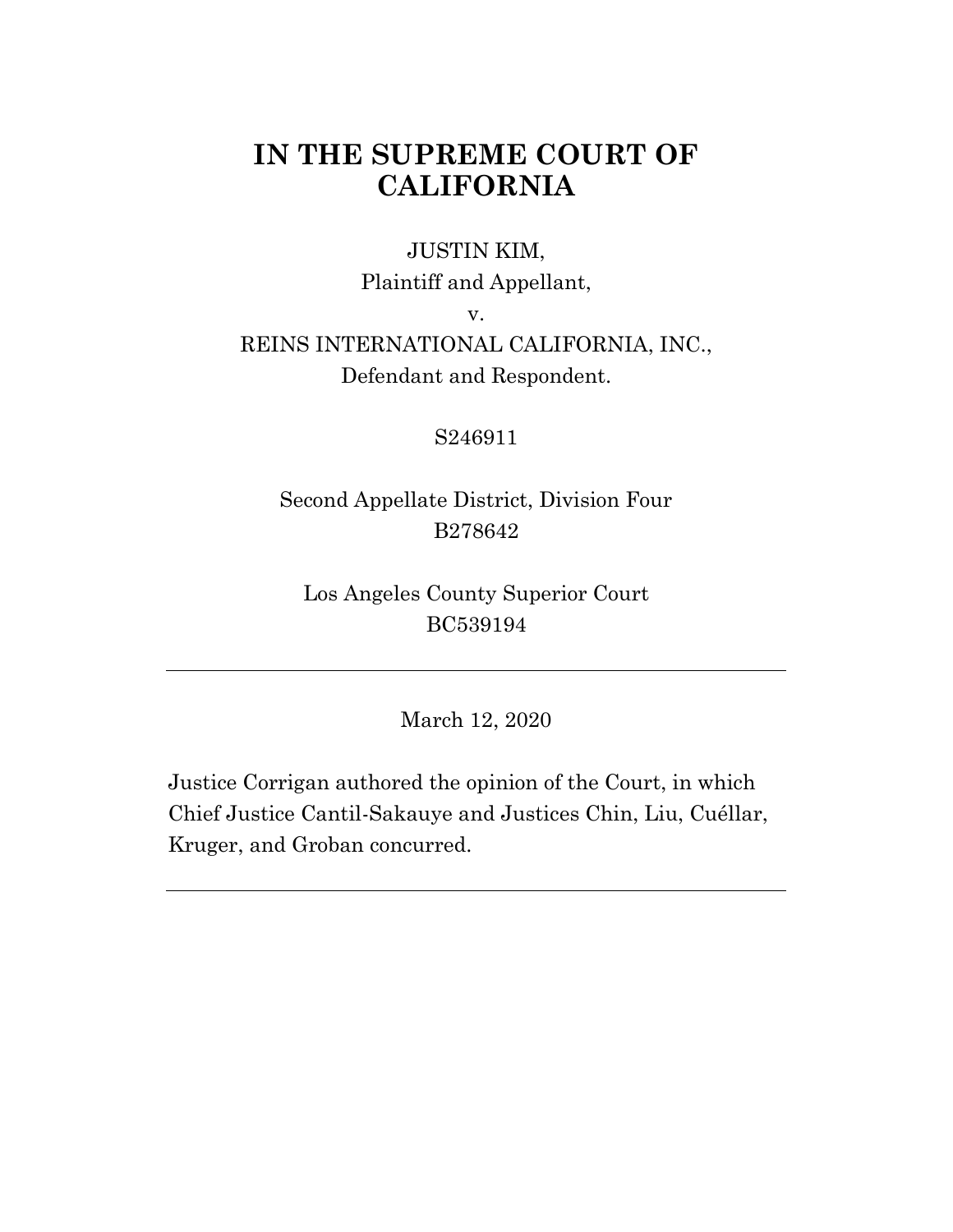# KIM v. REINS INTERNATIONAL CALIFORNIA, INC. S246911

Opinion of the Court by Corrigan, J.

This case presents an issue of first impression: Do employees lose standing to pursue a claim under the Labor Code Private Attorneys General Act of 2004 (PAGA; Lab. Code, § 2698 et seq.)**<sup>1</sup>** if they settle and dismiss their individual claims for Labor Code violations? We conclude the answer is no. Settlement of individual claims does not strip an aggrieved employee of standing, as the state's authorized representative, to pursue PAGA remedies.

#### I. BACKGROUND

#### A. *Legal Overview*

California's Labor Code contains a number of provisions designed to protect the health, safety, and compensation of workers. Employers who violate these statutes may be sued by employees for damages or *statutory* penalties. (See, e.g., § 203; see also *Murphy v. Kenneth Cole Productions, Inc.* (2007) 40 Cal.4th 1094, 1103-1104 [distinguishing wages from statutory penalties].) Statutory penalties, including double or treble damages, provide recovery to the plaintiff beyond actual losses incurred. (*Murphy*, at p. 1104.) Several Labor Code statutes provide for additional *civil* penalties, generally paid to the state unless otherwise provided. (E.g., § 225.5.) Before PAGA's

**<sup>1</sup>** All statutory references are to the Labor Code unless otherwise stated.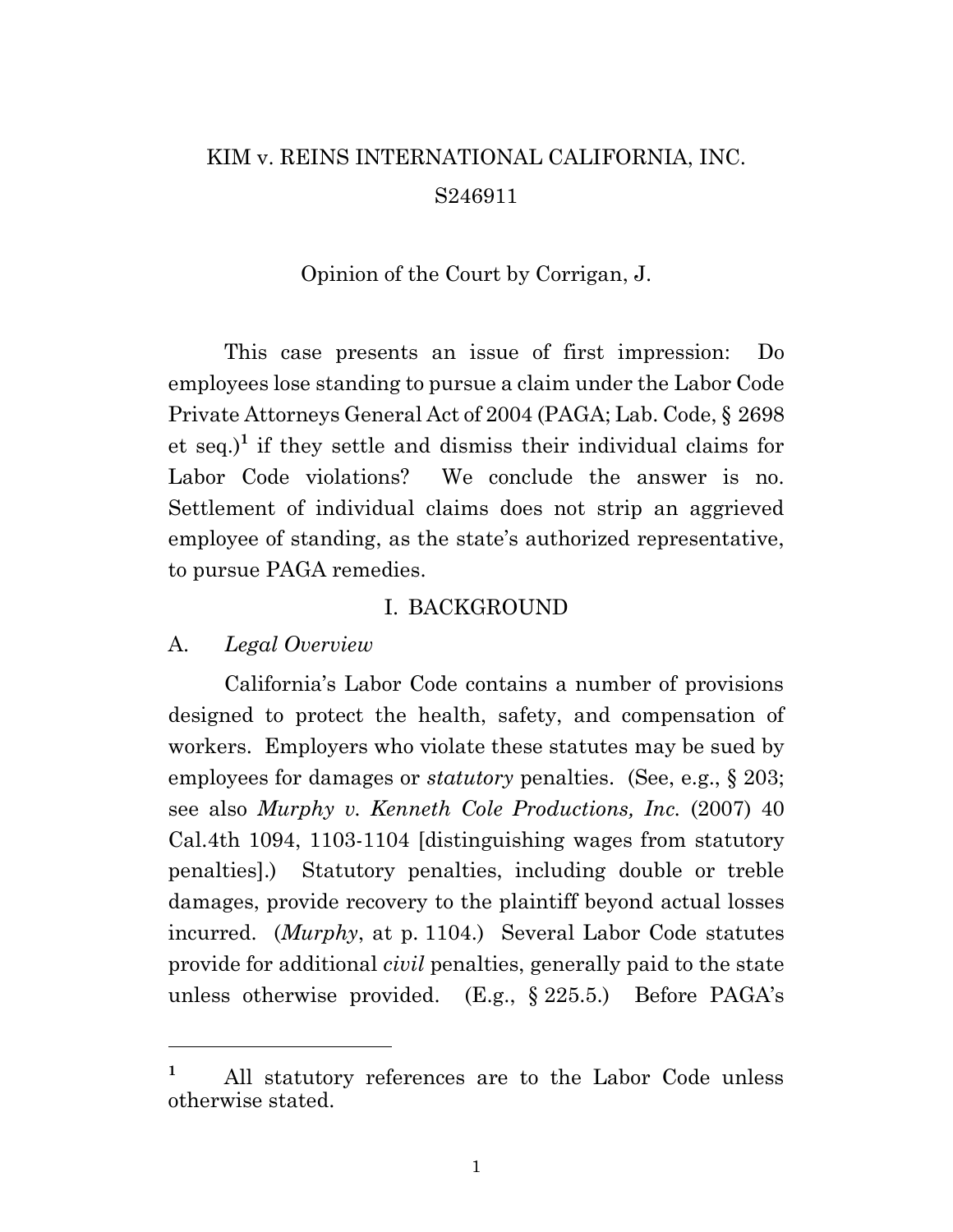enactment, only the state could sue for civil penalties. (*Iskanian v. CLS Transportation Los Angeles, LLC* (2014) 59 Cal.4th 348, 378 (*Iskanian*).) A few Labor Code violations are punishable as criminal misdemeanors. (E.g., § 215.)

Government enforcement proved problematic. As to criminal violations, local prosecutors often directed their resources to other priorities. (*Iskanian*, *supra*, 59 Cal.4th at p. 379.) The Labor Commissioner and other agencies were likewise hampered in their enforcement of civil penalties by inadequate funding and staffing constraints. (*Ibid*.) To facilitate broader enforcement, the Legislature enacted PAGA, authorizing "aggrieved employees" to pursue civil penalties on the state's behalf. (§ 2699, subd. (a); see *Williams v. Superior Court* (2017) 3 Cal.5th 531, 545 (*Williams*).) "Of the civil penalties recovered, 75 percent goes to the Labor and Workforce Development Agency, leaving the remaining 25 percent for the 'aggrieved employees.'" (*Arias v. Superior Court* (2009) 46 Cal.4th 969, 980-981 (*Arias*).)

An employee seeking PAGA penalties must notify the employer and the Labor and Workforce Development Agency (LWDA) of the specific labor violations alleged, along with the facts and theories supporting the claim. (§ 2699.3, subd. (a)(1)(A); see *Arias*, *supra*, 46 Cal.4th at p. 981.) If the agency does not investigate, does not issue a citation, or fails to respond to the notice within 65 days, the employee may sue.  $(\S 2699.3, \text{ subd. (a)}(2))$ . The notice requirement allows the relevant state agency "to decide whether to allocate scarce resources to an investigation." (*Williams*, *supra*, 3 Cal.5th at p. 546.)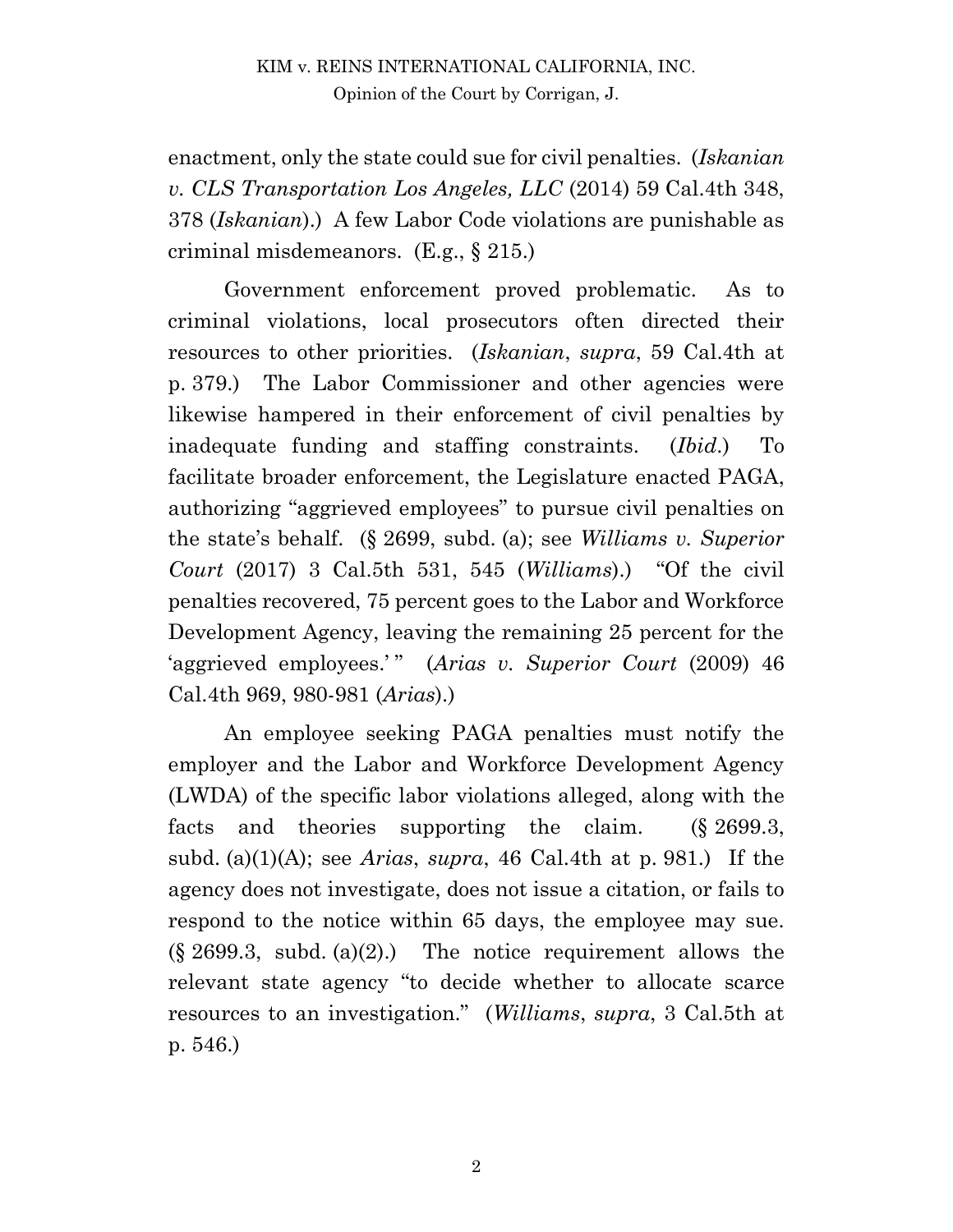A PAGA claim is legally and conceptually different from an employee's own suit for damages and statutory penalties. An employee suing under PAGA "does so as the *proxy or agent of the state's labor law enforcement agencies*." (*Arias*, *supra*, 46 Cal.4th at p. 986, italics added.) Every PAGA claim is "a dispute between an employer and the *state*." (*Iskanian*, *supra*, 59 Cal.4th at p. 386; see *id*. at p. 384; *Arias*, at p. 986.) Moreover, the civil penalties a PAGA plaintiff may recover on the state's behalf are distinct from the statutory damages or penalties that may be available to employees suing for individual violations. (*Iskanian*, at p. 381.) Relief under PAGA is designed primarily to benefit the general public, not the party bringing the action. (*Arias*, at p. 986; *Brown v. Ralphs Grocery Co.* (2011) 197 Cal.App.4th 489, 501 (*Brown*).) "A PAGA representative action is therefore a type of qui tam action," conforming to all "traditional criteria, except that a portion of the penalty goes not only to the citizen bringing the suit but to all employees affected by the Labor Code violation." (*Iskanian*, at p. 382.) The "government entity on whose behalf the plaintiff files suit is always the real party in interest." (*Ibid*.)

Not every private citizen can serve as the state's representative. Only an *aggrieved employee* has PAGA standing. (§ 2699, subd. (a); *Amalgamated Transit Union, Local 1756, AFL-CIO v. Superior Court* (2009) 46 Cal.4th 993, 1003, 1005 (*Amalgamated Transit*).) An "aggrieved employee" is defined as "any person who was employed by the alleged violator and against whom one or more of the alleged violations was committed." (§ 2699, subd. (c); hereafter § 2699(c).)<sup>2</sup> We have

**<sup>2</sup>** A "violation" is defined as "a failure to comply with any requirement of the code." (§ 22.)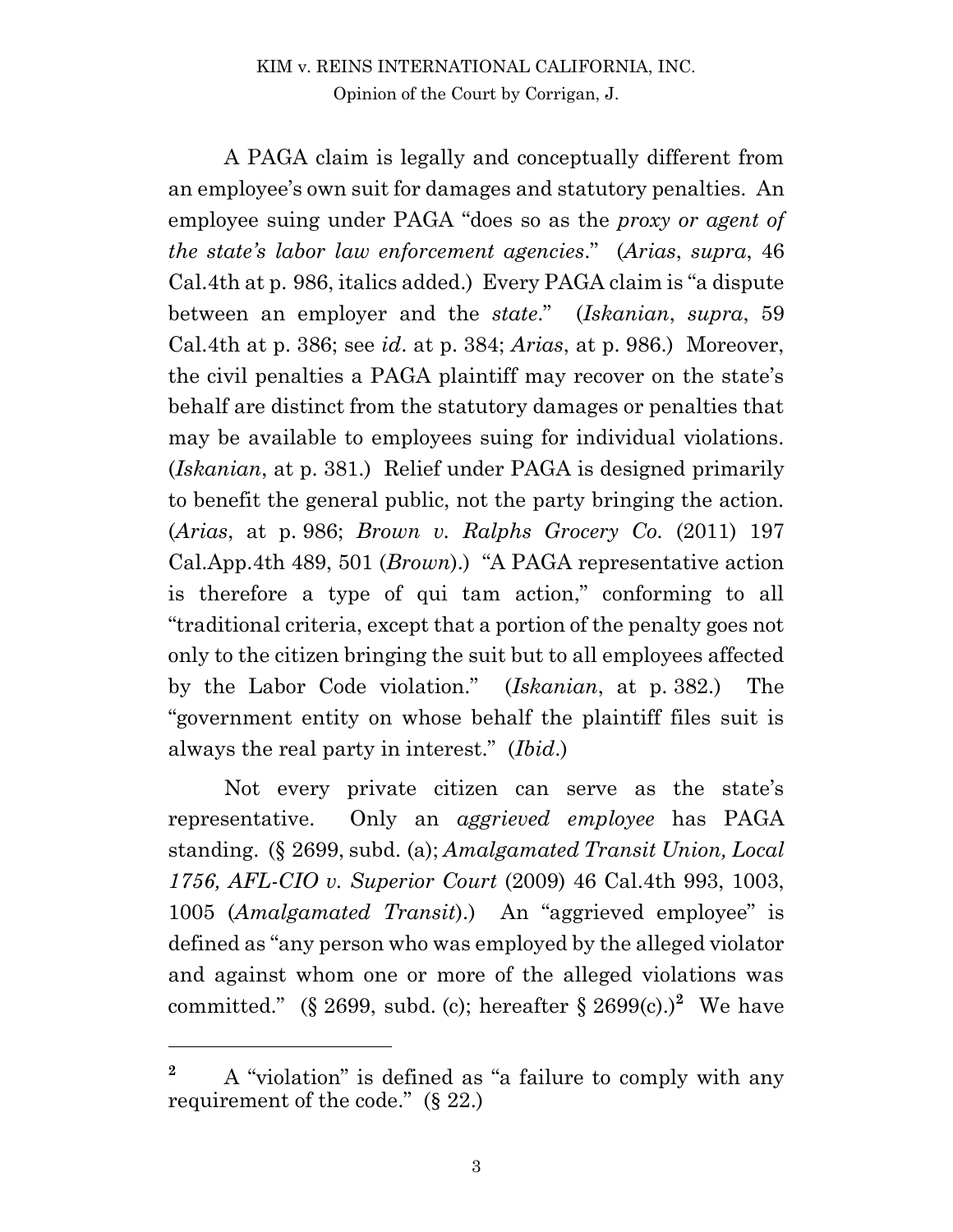held that employee unions lack standing to bring PAGA claims because the associations are not "employed by" the defendants. (§ 2699(c); see *Amalgamated Transit*, at pp. 1004-1005.) Here, plaintiff Justin Kim settled his own Labor Code claims against defendant Reins International California, Inc. (Reins). The question is whether he retains standing to prosecute a representative PAGA claim.

#### B. *Facts of this Case*

Reins operates restaurants in California and employed Kim as a "training manager," a position it classified as exempt from overtime laws. Kim later sued Reins in a putative class action, claiming he and other training managers had been misclassified. The operative complaint alleged causes of action for failure to pay wages and overtime (§ 1194); failure to provide meal and rest breaks (§ 226.7); failure to provide accurate wage statements  $(\S 226, \text{subd. (a)});$  waiting time penalties  $(\S 203);$  and unfair competition (Bus. & Prof. Code, § 17200). It also sought civil penalties under PAGA (§ 2699).

Based on an agreement Kim signed when he was hired, Reins moved to compel arbitration of the "individual claims" for Kim's own damages. The motion also sought to dismiss the class claims and stay the PAGA claim until arbitration was complete. Reins acknowledged that the PAGA claim could not be waived (see *Iskanian*, *supra*, 59 Cal.4th at pp. 382-384) or arbitrated under the parties' agreement. The court dismissed Kim's class claims and ordered arbitration of all remaining claims except the PAGA claim and the injunctive relief portion of the unfair competition claim. The PAGA litigation was stayed until arbitration was complete. Several months later, Reins served a statutory offer to settle all of Kim's "individual claims" for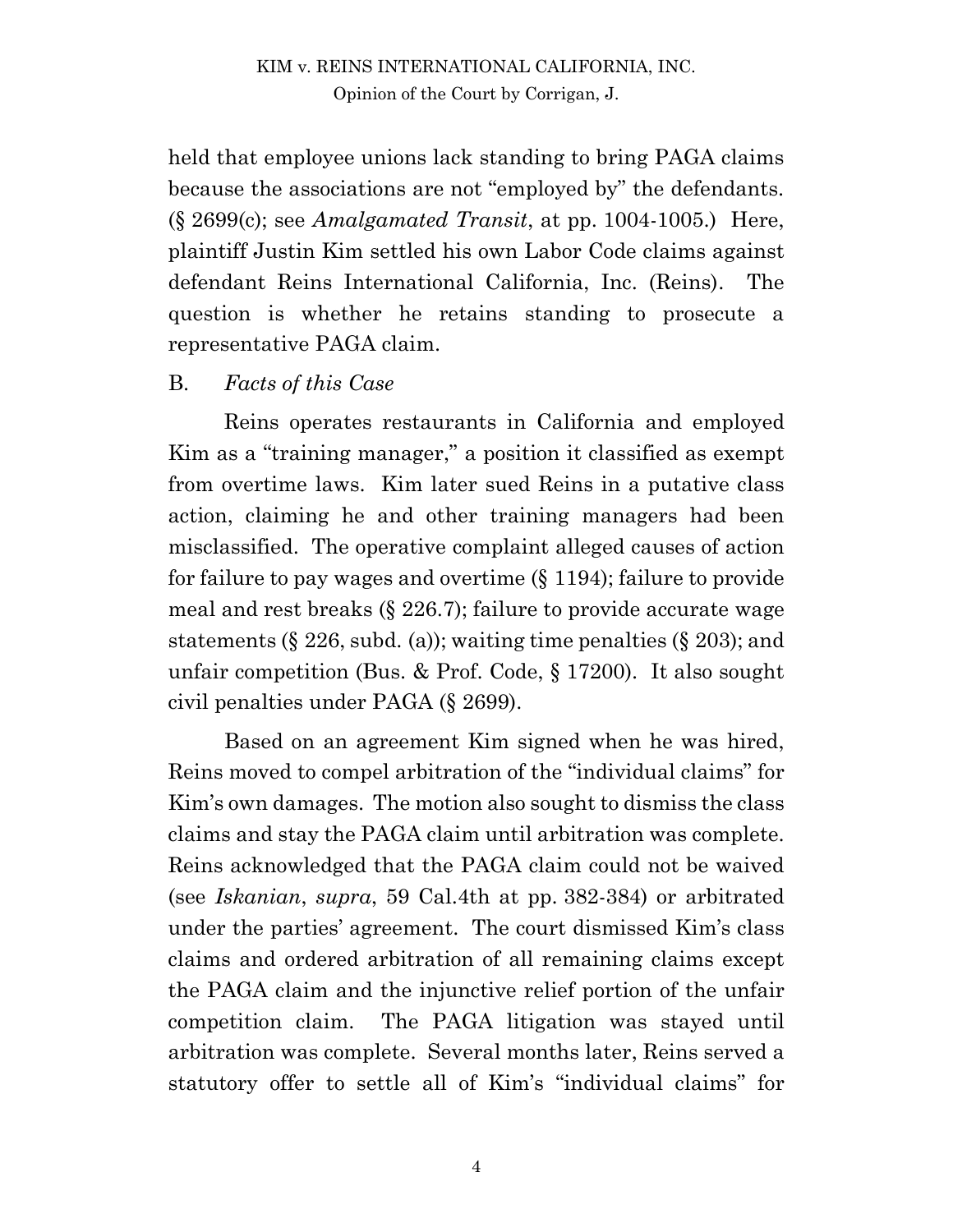\$20,000, attorney's fees, and costs. (See Code Civ. Proc., § 998.) Kim accepted. In exchange, Kim dismissed his individual claims, leaving only the PAGA claim for resolution.

With the stay lifted, Reins successfully moved for summary adjudication on the ground that Kim lacked standing. Reasoning that Kim's rights had been "completely redressed" by the settlement and dismissal of his own claims, the court concluded Kim was no longer an " 'aggrieved employee' " with PAGA standing. Judgment was entered for Reins**<sup>3</sup>** and affirmed on appeal. We granted review to determine whether Kim's settlement of individual Labor Code claims extinguished his PAGA standing.

## II. DISCUSSION

A standing requirement ensures that "courts will decide only actual controversies between parties with a sufficient interest in the subject matter of the dispute to press their case with vigor." (*Common Cause v. Board of Supervisors* (1989) 49 Cal.3d 432, 439.) When, as here, a cause of action is based on statute, standing rests on the provision's language, its underlying purpose, and the legislative intent. (See *Osborne v. Yasmeh* (2016) 1 Cal.App.5th 1118, 1127.)

A. *Interpretation of PAGA's Standing Provision*

"In construing a statute, our task is to ascertain the intent of the Legislature so as to effectuate the purpose of the enactment. [Citation.] We look first to the words of the statute,

**<sup>3</sup>** After granting the summary adjudication motion, the court dismissed the action in its entirety. This appeal does not challenge the dismissal of Kim's previously stayed claim for injunctive relief.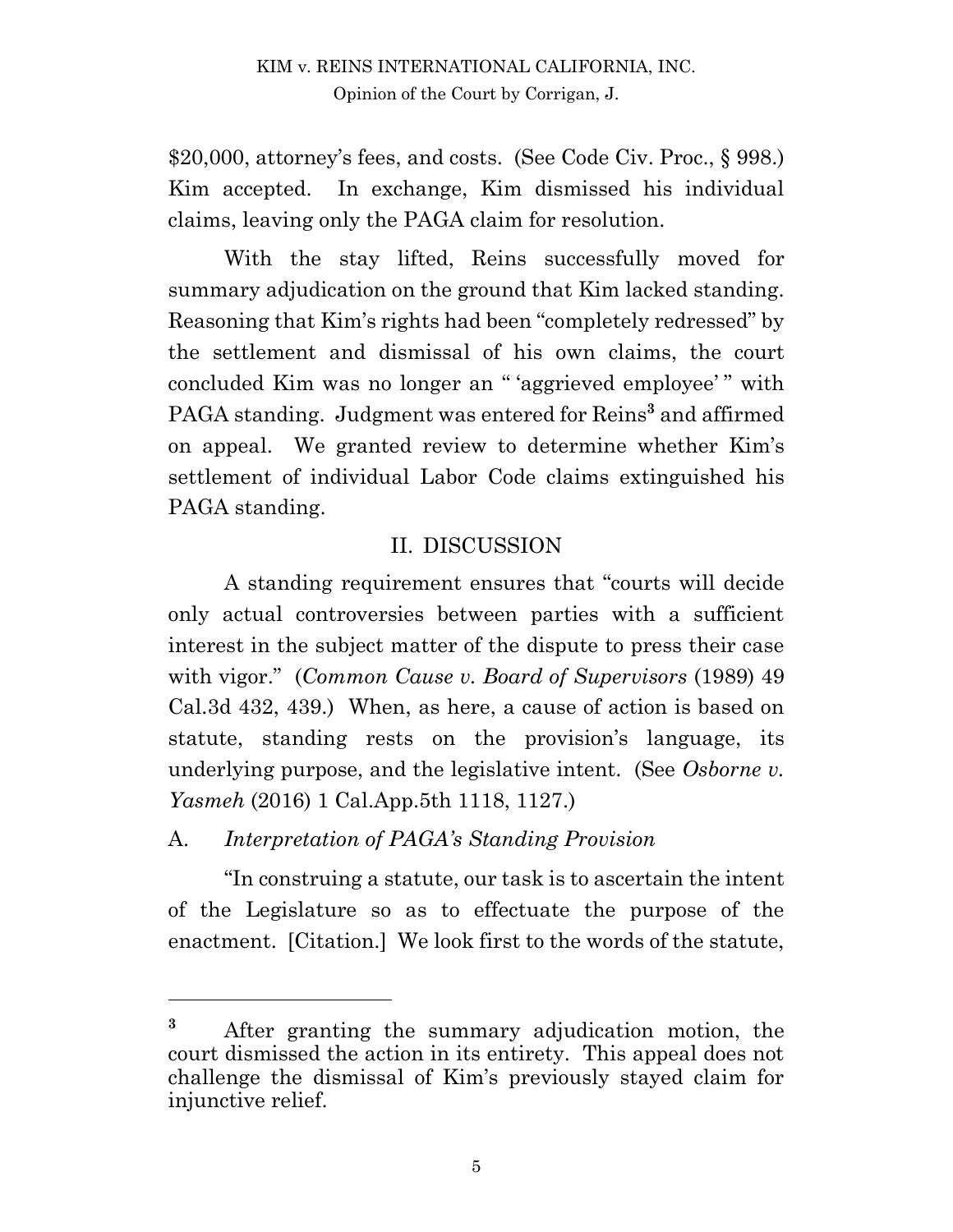#### KIM v. REINS INTERNATIONAL CALIFORNIA, INC. Opinion of the Court by Corrigan, J.

which are the most reliable indications of the Legislature's intent. [Citation.] We construe the words of a statute in context, and harmonize the various parts of an enactment by considering the provision at issue in the context of the statutory framework as a whole." (*Cummins, Inc. v. Superior Court* (2005) 36 Cal.4th 478, 487.) "If the statutory language is unambiguous, then its plain meaning controls. If, however, the language supports more than one reasonable construction, then we may look to extrinsic aids, including the ostensible objects to be achieved and the legislative history." (*Los Angeles County Metropolitan Transportation Authority v. Alameda Produce Market, LLC* (2011) 52 Cal.4th 1100, 1107.) Considering the remedial nature of legislation meant to protect employees, we construe PAGA's provisions broadly, in favor of this protection. (See *Williams*, *supra*, 3 Cal.5th at p. 548; *Brinker Restaurant Corp. v. Superior Court* (2012) 53 Cal.4th 1004, 1026-1027.)

#### 1. *Statutory Language*

The plain language of section 2699(c) has only two requirements for PAGA standing. The plaintiff must be an aggrieved employee, that is, someone "who was employed by the alleged violator" and "against whom one or more of the alleged violations was committed." (§ 2699(c).) Both requirements derive from readily ascertainable facts, and both are satisfied here. Kim was employed by Reins and alleged that he personally suffered at least one Labor Code violation on which the PAGA claim is based. Kim is thus an "aggrieved employee" with standing to pursue penalties on the state's behalf.

Reins concedes Kim had PAGA standing when he sued but contends the standing somehow ended when Kim settled his claims for individual relief. Reins argues PAGA standing is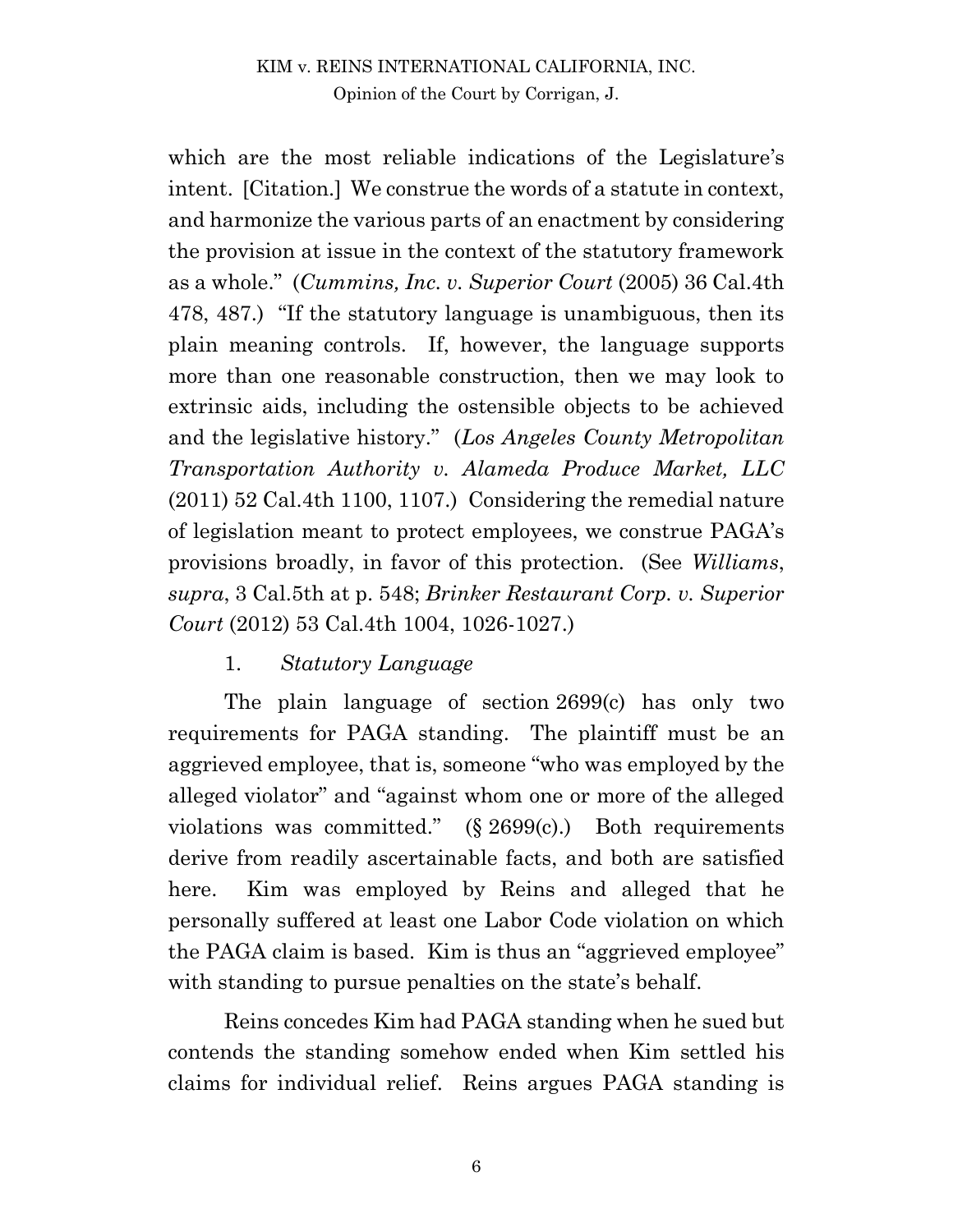#### KIM v. REINS INTERNATIONAL CALIFORNIA, INC. Opinion of the Court by Corrigan, J.

premised on a plaintiff's injury. In its view, "Whether someone has representative standing under PAGA depends on whether the employee has a continuing injury to redress via the PAGA mechanism, through the time of judgment.... Once the injury has been redressed through settlement, ... it is no longer a continuing injury capable of redress through PAGA." The argument fails because it is at odds with the language of the statute, the statutory purpose supporting PAGA claims, and the overall statutory scheme.

Reins contends Kim is no longer an "aggrieved employee" because he accepted compensation for his injury. The logic here is illusive. The Legislature defined PAGA standing in terms of violations, not injury. Kim became an aggrieved employee, and had PAGA standing, when one or more Labor Code violations were committed against him. (See § 2699(c).) Settlement did not nullify these violations. The *remedy* for a Labor Code violation, through settlement or other means, is distinct from the *fact* of the violation itself. For example, employers can pay an additional hour of wages as a remedy for failing to provide meal and rest breaks. (§ 226.7, subd. (c).) But we have held that payment of this statutory remedy "does not *excuse* a section 226.7 violation." (*Kirby v. Immoos Fire Protection, Inc.*  (2012) 53 Cal.4th 1244, 1256, italics added.)

Further, Reins's assertion that a PAGA plaintiff is no longer "aggrieved" once individual claims are resolved is at odds with the Legislature's explicit definition. Section 2699(c) defines an "aggrieved employee" as "any person who was employed by the alleged violator and against whom one or more of the alleged violations was committed." It does not require the employee to claim that *any* economic injury resulted from the alleged violations. " ' "When a statute prescribes the meaning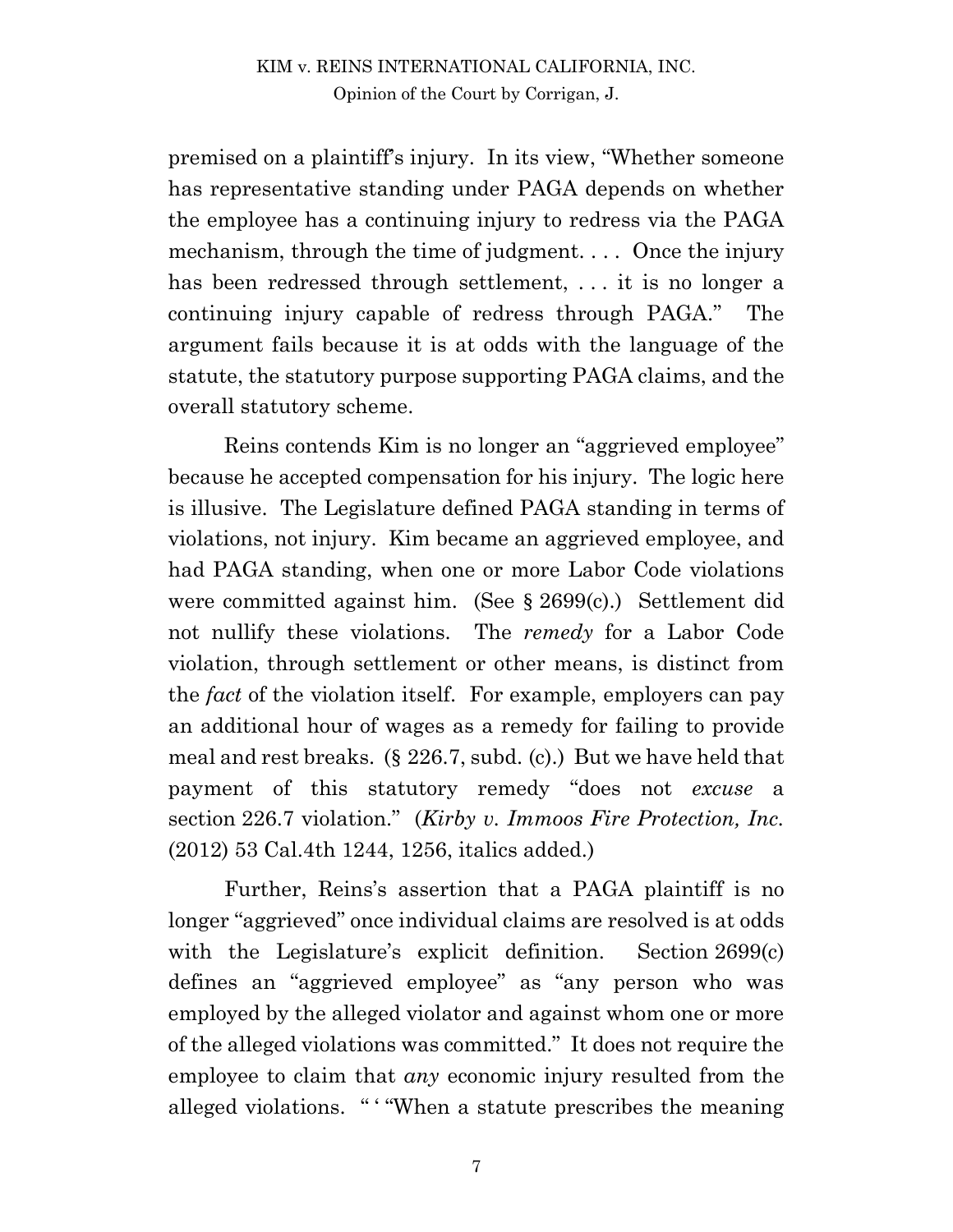to be given to particular terms used by it, that meaning is generally binding on the courts." ' " (*Security Pacific National Bank v. Wozab* (1990) 51 Cal.3d 991, 998.) Reins's use of "aggrieved" as synonymous with having an unredressed injury is at odds with the statutory definition.**<sup>4</sup>**

Reins's interpretation would add an expiration element to the statutory definition of standing. It would expand section 2699(c) to provide that an employee who accepts a settlement for individual damage claims is no longer aggrieved. Of course, the Legislature said no such thing. In construing a statute, we are " 'careful not to add requirements to those already supplied by the Legislature.'" (*Ennabe v. Manosa*)  $(2014)$  58 Cal.4th 697, 719.) " "Where the words of the statute are clear, we may not add to or alter them to accomplish a purpose that does not appear on the face of the statute or from its legislative history." " (*Ibid.*; see *Vasquez v. State of California* (2008) 45 Cal.4th 243, 253.) If the Legislature intended to limit PAGA standing to employees with unresolved compensatory claims when such claims have been alleged, it could have worded the statute accordingly. "That it did not

 $\overline{a}$ 

**<sup>4</sup>** Reins accords too much significance to language in our prior opinions observing that PAGA standing requires the plaintiff to have suffered "harm" (*Williams*, *supra*, 3 Cal.5th at p. 558) or "injury" (*Amalgamated Transit*, *supra*, 46 Cal.4th at p. 1001) from the employer's wrongful conduct. Of course, "cases are not authority for propositions that are not considered." (*California Building Industry Assn. v. State Water Resources Control Bd.* (2018) 4 Cal.5th 1032, 1043.) Read in context, these terms were simply shorthand for the requirement that a PAGA representative be someone "against whom one or more of the alleged violations was committed." (§ 2699(c).)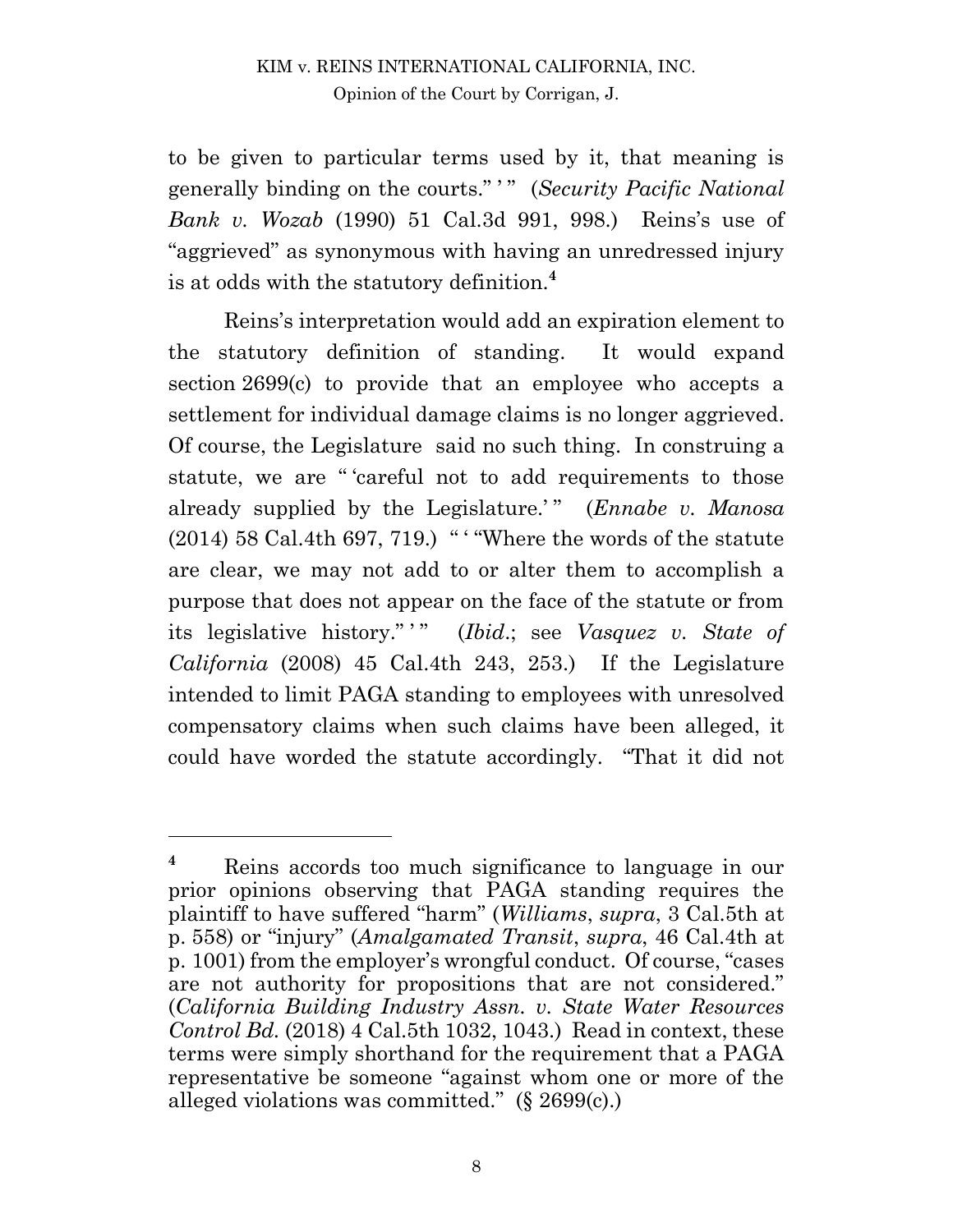implies no such . . . requirement was intended." (*Williams*, *supra*, 3 Cal.5th at p. 546.)

The statutory language reflects that the Legislature did not intend to link PAGA standing to the maintenance of individual claims when such claims have been alleged. An employee has PAGA standing if "*one or more* of the alleged violations was committed" against him. (§ 2699(c), italics added.) This language indicates that PAGA standing is not inextricably linked to the plaintiff's own injury. Employees who were subjected to at least one unlawful practice have standing to serve as PAGA representatives even if they did not personally experience each and every alleged violation. (§ 2699(c).) This expansive approach to standing serves the state's interest in vigorous enforcement. (See *Arias*, *supra*, 46 Cal.4th at pp. 980- 981.)

Consistent with our interpretation of standing, two recent decisions have concluded that a plaintiff's inability to obtain individual relief is not necessarily fatal to the maintenance of a PAGA claim. In *Raines v. Coastal Pacific Food Distributors, Inc.* (2018) 23 Cal.App.5th 667, 670, the plaintiff sought statutory and civil penalties for a failure to provide accurate wage statements. (§ 226, subd. (a).) The court concluded the individual claim was properly dismissed because the plaintiff failed to show a quantifiable injury from the violation (see  $\S 226$ , subd. (e)), but it was error to dismiss the related PAGA claim because injury is not a requirement for civil penalties. (*Raines*, at pp. 678-680.) Rejecting the notion "that ' "no injury" amounts to "no violation" is *(id. at p. 680)*, the court explained that "damages and civil penalties have different purposes . . . . Damages are intended to be compensatory, to make one whole. [Citation.] Accordingly, there must be an injury to compensate.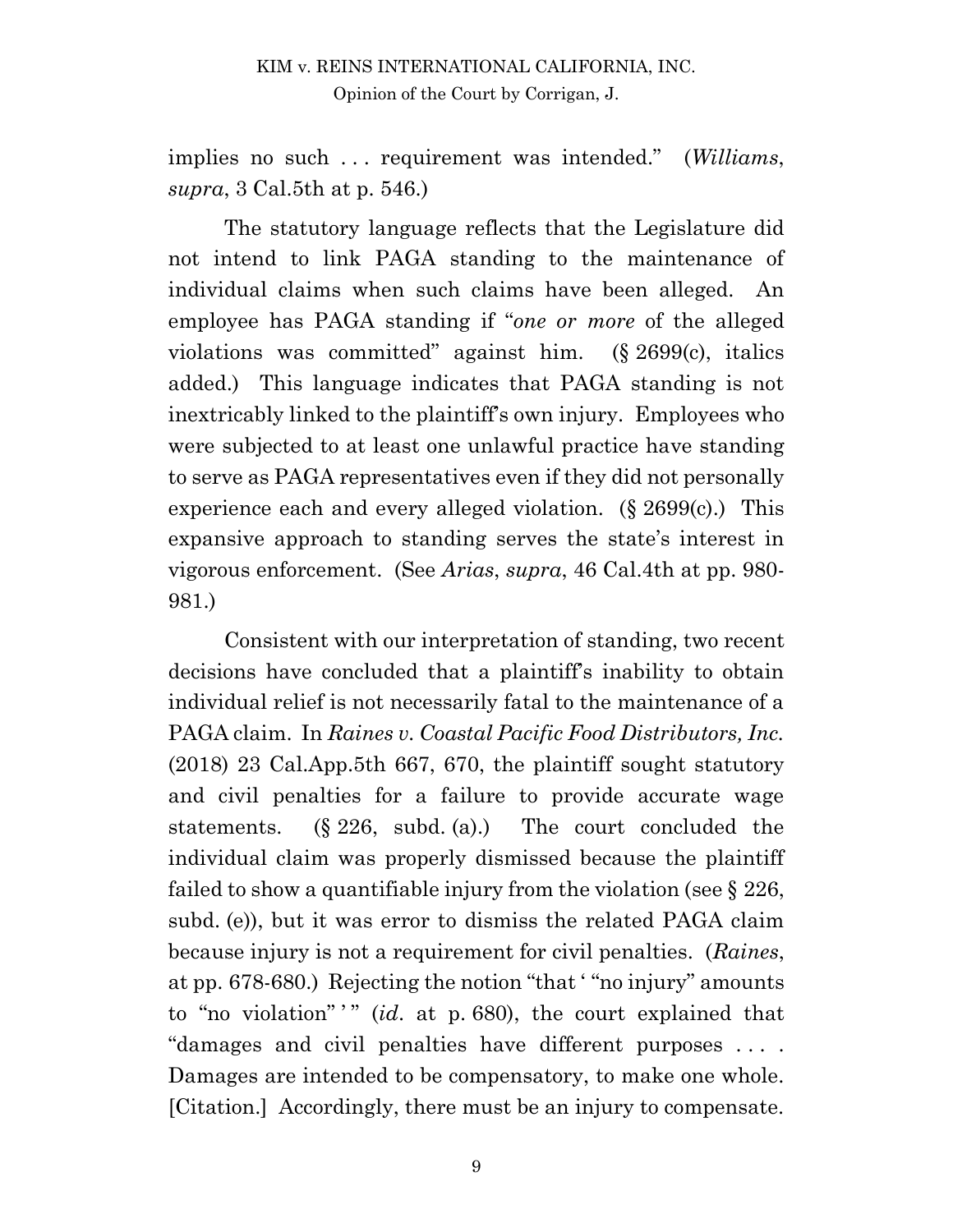On the other hand, 'Civil penalties, like punitive damages, are intended to punish the wrongdoer and to deter future misconduct.' [Citation.] An act may be wrongful and subject to civil penalties even if it does not result in injury." (*Id*. at p. 681.) Similarly, in *Lopez v. Friant & Associates, LLC* (2017) 15 Cal.App.5th 773, 784-785, the plaintiff's failure to satisfy the requirements for individual relief under section 226, subdivision (e) did not defeat his PAGA claim for civil penalties. The court observed that a PAGA claim is not "derivative of, or dependent on" an individual claim for relief. (*Lopez*, at p. 786.)

### 2. *Statutory Purpose*

As noted, PAGA claims are different from conventional civil suits. The Legislature's sole purpose in enacting PAGA was "to augment the limited enforcement capability of the [LWDA] by empowering employees to enforce the Labor Code as representatives of the Agency." (*Iskanian*, *supra*, 59 Cal.4th at p. 383; see *id*. at pp. 388-389.) Accordingly, a PAGA claim is an enforcement action between the LWDA and the employer, with the PAGA plaintiff acting on behalf of the government. (*Id*. at pp. 382-384.) The state can deputize anyone it likes to pursue its claim, including a plaintiff who has suffered no actual injury. (See *id*. at p. 382.) Moreover, civil penalties recovered on the state's behalf are intended to "remediate present violations and deter future ones," *not* to redress employees' injuries. (*Williams*, *supra*, 3 Cal.5th at p. 546; see *Iskanian*, at p. 381; *Brown*, *supra*, 197 Cal.App.4th at p. 501.)

Although representative in nature, a PAGA claim is not simply a collection of individual claims for relief, and so is different from a class action. The latter is a procedural device for aggregating claims "when the parties are numerous, and it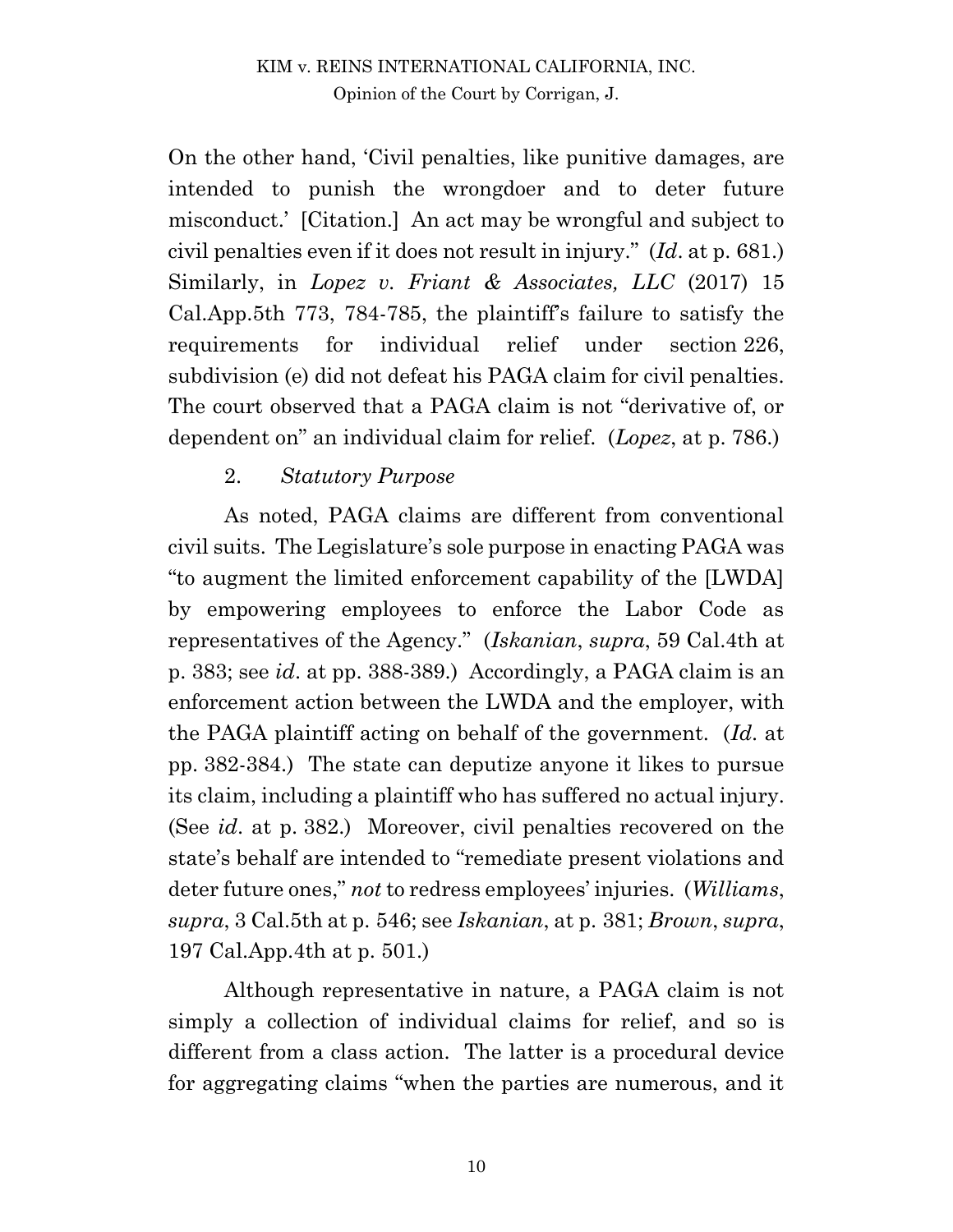is impracticable to bring them all before the court." (Code Civ. Proc., § 382.) In a class action, the "representative plaintiff still possesses only a single claim for relief—the plaintiff's own." (*Watkins v. Wachovia Corp.* (2009) 172 Cal.App.4th 1576, 1589 (*Watkins*).) If a representative plaintiff voluntarily settles her claim, she no longer has an interest in the class action and may lose the ability to represent the class.**<sup>5</sup>** (*Watkins*, at p. 1592; see *Wallace v. GEICO General Ins. Co.*, *supra*, 183 Cal.App.4th at pp. 1400-1401.) "But a representative action under PAGA is not a class action." (*Huff v. Securitas Security Services USA, Inc.* (2018) 23 Cal.App.5th 745, 757 (*Huff*).) There is no individual component to a PAGA action because " '*every* PAGA action . . . is a representative action on behalf of the state.' " (*Iskanian*, *supra*, 59 Cal.4th at p. 387.) Plaintiffs may bring a PAGA claim *only* as the state's designated proxy, suing on behalf of *all* affected employees. (See *Arias*, *supra*, 46 Cal.4th at p. 986; *Reyes v. Macy's, Inc.* (2011) 202 Cal.App.4th 1119, 1123-1124.)

 $\overline{a}$ 

<sup>&</sup>lt;sup>5</sup> Courts have distinguished between voluntary and involuntary settlements as a means of addressing the "pick off" problem. The problem arises when a defendant pays the full amount of the named plaintiff's individual claim, then seeks dismissal of the class action on the ground that the named plaintiff is no longer part of the class. (*Watkins*, *supra*, 172 Cal.App.4th at p. 1589.) By this tactic, "the defendant seeks to avoid exposure to the class action by 'picking off' the named plaintiff, sometimes . . . serially." (*Ibid*.) However, both California and federal courts "have concluded that the involuntary receipt of relief does not, of itself, prevent the class plaintiff from continuing as a class representative." (*Id*. at p. 1590; see *Deposit Guaranty Nat. Bank v. Roper* (1980) 445 U.S. 326, 332-333, 339; *Wallace v. GEICO General Ins. Co.* (2010) 183 Cal.App.4th 1390, 1398-1399.)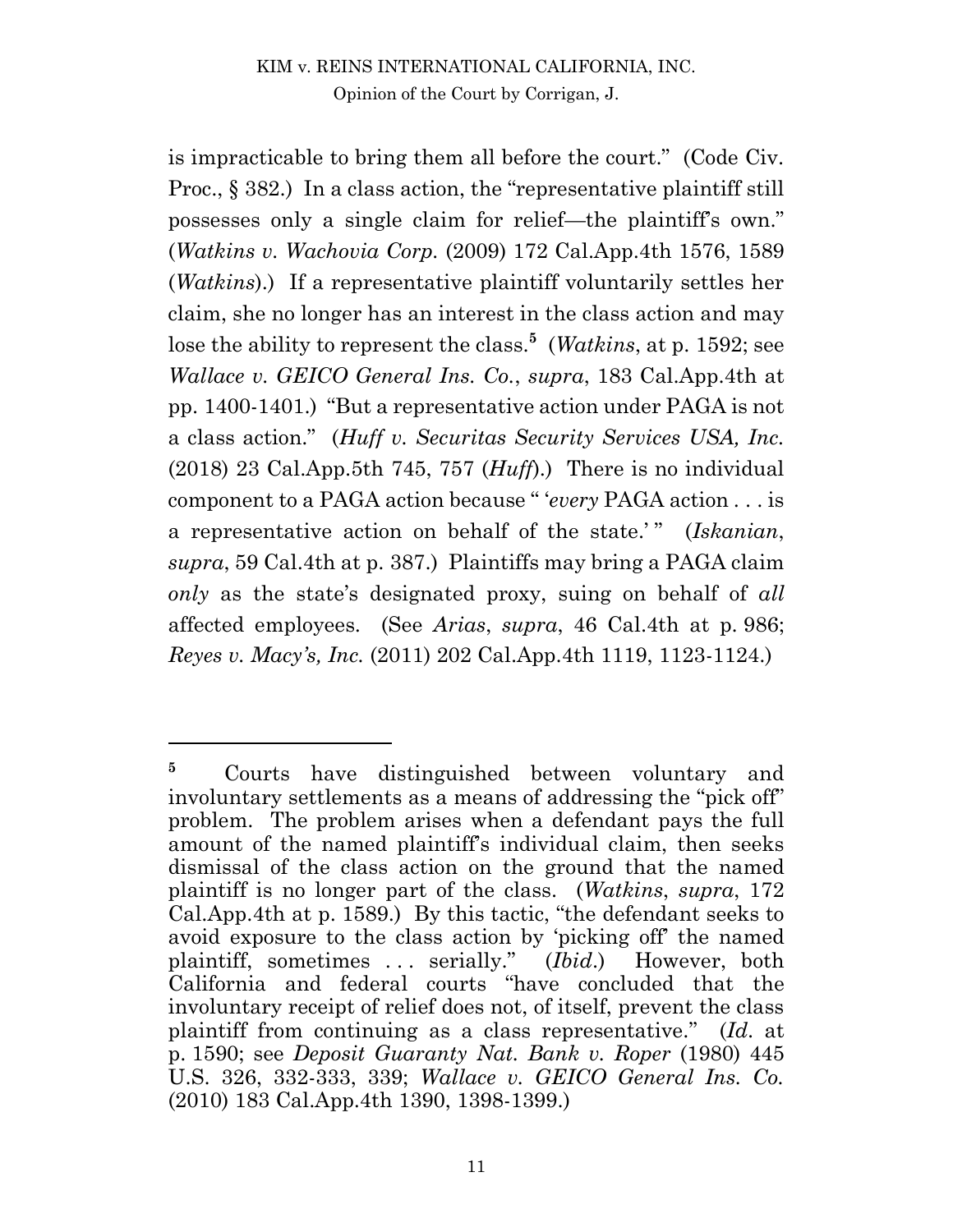Reins's injury-based view of standing would deprive many employees of the ability to prosecute PAGA claims, contrary to the statute's purpose to ensure effective code enforcement. "Hurdles that impede the effective prosecution of representative PAGA actions undermine the Legislature's objectives." (*Williams*, *supra*, 3 Cal.5th at p. 548.)

### 3. *Statutory Context*

Reins's interpretation also runs counter to the broader statutory scheme. (See *Poole v. Orange County Fire Authority* (2015) 61 Cal.4th 1378, 1384-1385.) " '[W]e do not construe statutes in isolation, but rather read every statute "with reference to the entire scheme of law of which it is part so that the whole may be harmonized and retain effectiveness."" (*Horwich v. Superior Court* (1999) 21 Cal.4th 272, 276.)

### a. *Other PAGA Provisions*

"Aggrieved employee" is a term of art in PAGA. It governs not just who has standing to bring a PAGA claim, but also who may recover a share of penalties and how those penalties are calculated. Reins's interpretation of the term would seriously impair the state's ability to collect and distribute civil penalties under these provisions.

Section 2699, subdivision (f)(2) calculates the amount of civil penalties based on the number of violations per pay period "for each aggrieved employee." If plaintiffs who settle individual claims are no longer considered "aggrieved employees," as Reins asserts, violations against them would no longer be included in this calculation. As a result, the state's recovery in future PAGA suits, or through its own suit, would be diminished. Employers could potentially avoid paying any penalties to the state simply by settling with the individual employees. And these individual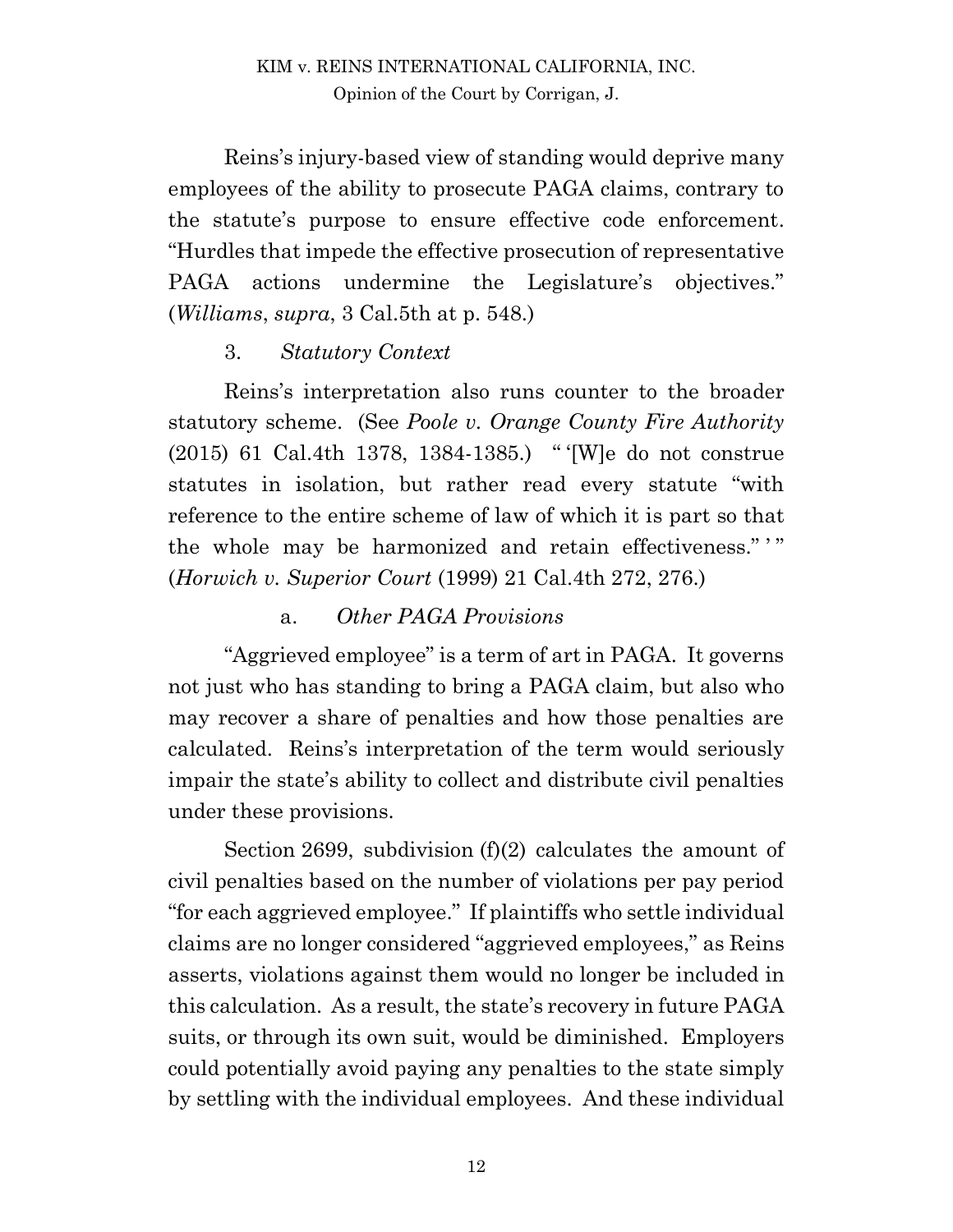settlements would not be subject to the safeguards of PAGA settlements, which require notice to the LWDA and court oversight. (See § 2699, subd. (*l*)(2).)

Additionally, because section 2699, subdivision (i) provides that 25 percent of civil penalties recovered are to be distributed to "aggrieved employees," plaintiffs who settle individual claims would not be eligible to receive a share of penalties, even if their settlements specifically excluded compensation for civil penalties that would otherwise be due. Thus, beyond considerations of standing, Reins's interpretation would allow employers to reduce their liability for civil penalties, without state oversight and contrary to PAGA's goal of strengthening Labor Code enforcement. (See *Arias*, *supra*, 46 Cal.4th at p. 980.)

### b. *Stand-Alone PAGA Claims*

Reins's suggestion that Kim must maintain his individual claim for relief to retain PAGA standing also conflicts with plaintiffs' recognized ability to bring stand-alone PAGA claims. Section 2699, subdivision  $(g)(1)$  states that "[n]othing in this part shall operate to limit an employee's right to pursue or recover other remedies available under state or federal law, *either separately or concurrently* with an action taken under this part" (italics added). This provision expressly authorizes PAGA suits brought "separately" from individual claims for relief.  $(\S 2699, \text{subd. (g)}(1))$ . Indeed, many PAGA actions consist of a single cause of action seeking civil penalties. Appellate courts have rejected efforts to split PAGA claims into individual and representative components. (See, e.g., *Zakaryan v. The Men's Wearhouse, Inc.* (2019) 33 Cal.App.5th 659, 671-672, disapproved on another ground in *ZB, N.A. v. Superior Court*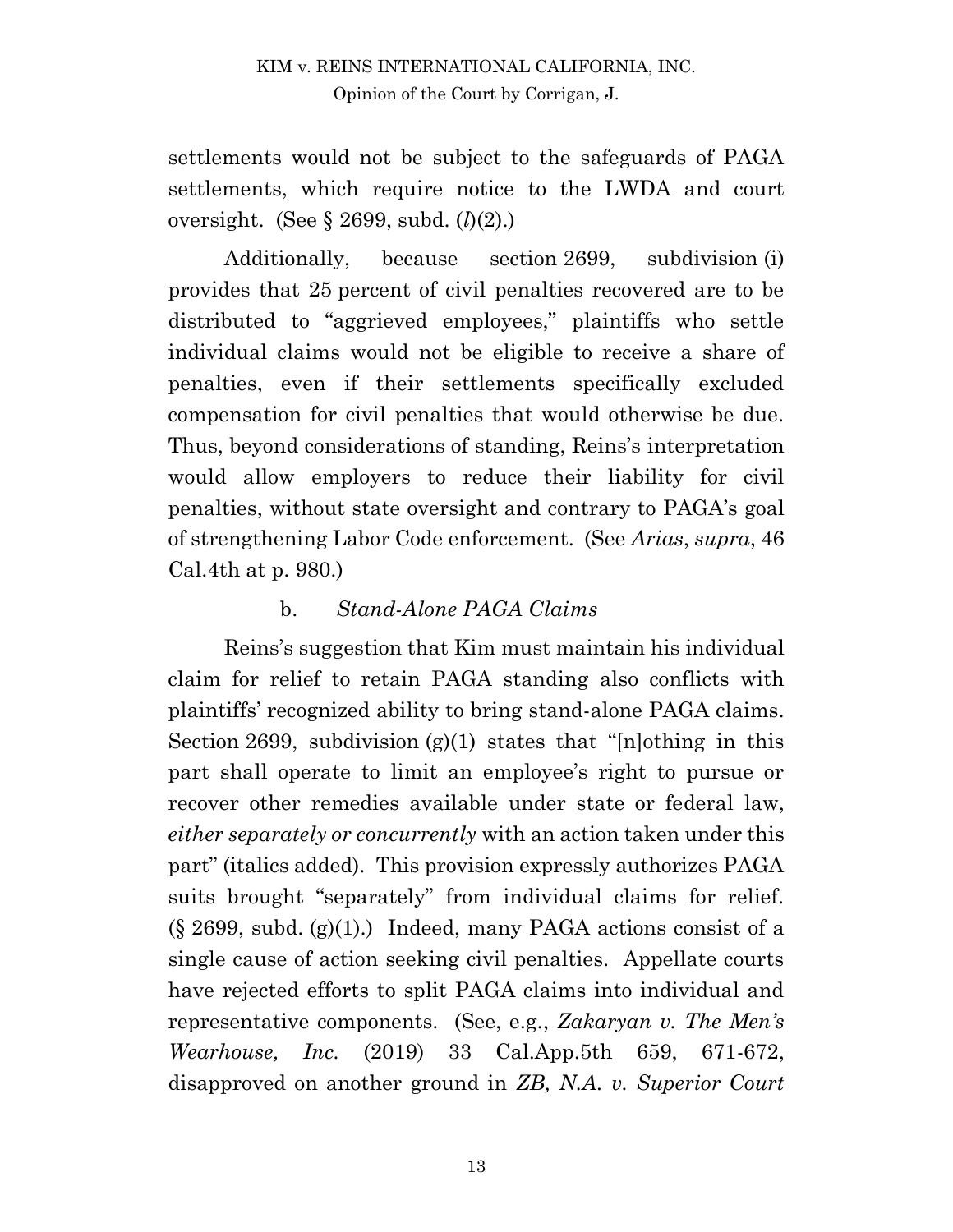#### KIM v. REINS INTERNATIONAL CALIFORNIA, INC. Opinion of the Court by Corrigan, J.

(2019) 8 Cal.5th 175, 196, fn. 8; *Perez v. U-Haul Co. of California* (2016) 3 Cal.App.5th 408, 420-421.) Standing for these PAGAonly cases cannot be dependent on the maintenance of an individual claim because individual relief has not been sought.

> c. *Penalty Provisions Without a Private Right of Action*

Premising PAGA standing on the existence of an unredressed injury would also be inconsistent with numerous Labor Code statutes that impose civil penalties without affording a private right of action. The Legislature authorized PAGA actions for a broad range of Labor Code violations. (See § 2699.5.) While these statutes all describe prohibited conduct, many do not authorize individual damage suits by employees. " '[W]hen regulatory statutes provide a comprehensive scheme for enforcement by an administrative agency," as with the Labor Code, " 'courts ordinarily conclude that the Legislature intended the administrative remedy to be exclusive unless the statutory language or legislative history clearly indicates an intent to create a private right of action.'" (*Thurman v. Bayshore Transit Management, Inc.* (2012) 203 Cal.App.4th 1112, 1132, disapproved on another ground in *ZB, N.A. v. Superior Court*, *supra*, 8 Cal.5th at p. 196, fn. 8.) Decisions examining specific Labor Code provisions enforceable under PAGA have frequently concluded that the statutes in question do not support a private right to sue. *Lu v. Hawaiian Gardens Casino, Inc.* (2010) 50 Cal.4th 592, 601, for example, held there is no private right of action under section 351, which prohibits employers from taking employees' tips. (*Lu*, at p. 601.) Nor can employees misclassified as independent contractors sue for relief directly under section 226.8. (*Noe v. Superior Court* (2015) 237 Cal.App.4th 316, 337-341; cf. *Thurman*, at p. 1132 [no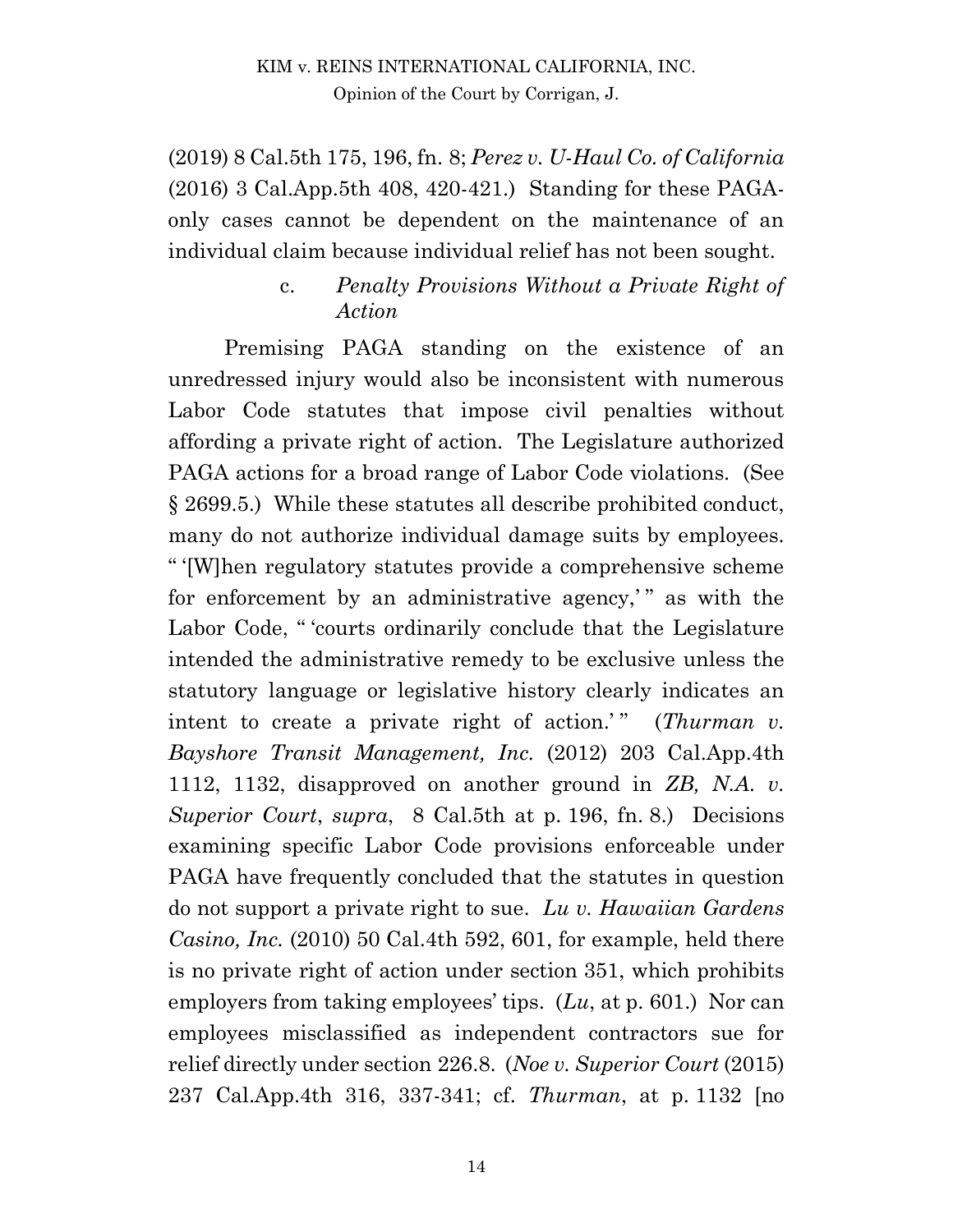private right of action for employees to enforce an Industrial Welfare Commission wage order].) Most recently, we concluded employees have no private right of action to pursue unpaid wages under section 558. (*ZB*, at p. 188.)

The availability of civil penalties for statutes that provide no individual relief highlights the flaw in Reins's conception of PAGA standing. In Reins's view, PAGA standing requires that the plaintiff have an unredressed injury. But plaintiffs cannot address a claimed injury by private suit unless the statute permits it. The concept of injury is especially inapposite in this context. Requiring the existence of an unredressed injury to support standing would be problematic for PAGA suits to enforce the many Labor Code statutes that do not create a private right to sue. Indeed, the very reason the Legislature enacted PAGA was to enhance enforcement of provisions punishable only through government-initiated proceedings. (See *Iskanian*, *supra*, 59 Cal.4th at p. 379; *Arias*, *supra*, 46 Cal.4th at pp. 980-981.) Reins's formulation of standing would contravene this remedial purpose.

### 4. *Legislative History*

 $\overline{a}$ 

Although the meaning of PAGA's standing requirement is plain, the parties have advanced several arguments based on legislative history. An examination of these matters further supports our conclusion that PAGA standing is not lost when representatives settle their claims for individual relief.**<sup>6</sup>**

<sup>&</sup>lt;sup>6</sup> The parties and amici curiae also assert numerous policy arguments. However, we are called upon to interpret section 2699(c) as written. Where, as here, the statutory language, purpose, and context all point to the same interpretation, policy arguments that the statute should have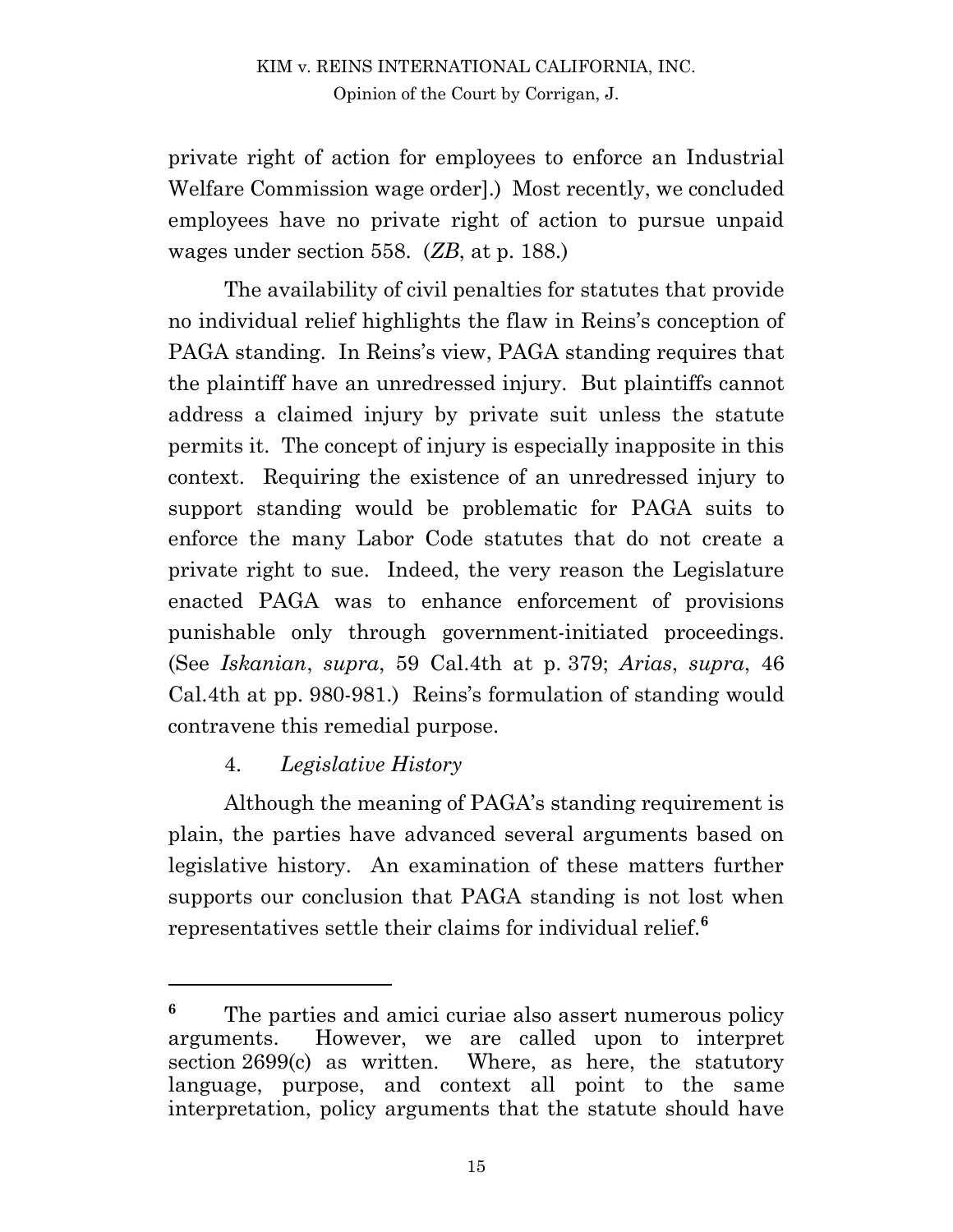The original draft of the bill that enacted PAGA authorized the recovery of civil penalties by an "aggrieved employee" but did not define that term. (Sen. Bill No. 796 (2003- 2004 Reg. Sess.) as introduced Feb. 21, 2003.) Employer groups objected that PAGA would be vulnerable to the same abuses recently exposed under the Unfair Competition Law (UCL; Bus. & Prof. Code, § 17200 et seq.). (See Sen. Judiciary Com., Analysis of Sen. Bill No. 796 (2003-2004 Reg. Sess.) as amended Apr. 22, 2003, p. 7 (Senate Judiciary Committee Analysis).) "California law previously authorized any person acting for the general public to sue for relief from unfair competition." (*Californians for Disability Rights v. Mervyn's, LLC* (2006) 39 Cal.4th 223, 227 (*Californians for Disability Rights*).) However, some private attorneys had "exploited the generous standing requirement of the UCL" by filing " 'shakedown' suits to extort money from small businesses" for minor or technical violations where no client had suffered an actual injury. (*In re Tobacco II Cases* (2009) 46 Cal.4th 298, 316; see *Californians for Disability Rights*, at p. 228.) In response to this practice and to ensure that PAGA suits could not be brought by "persons who suffered no harm from the alleged wrongful act" (Senate Judiciary Committee Analysis, p. 7), the sponsors added the definition of "aggrieved employee" that now appears in section 2699(c). (See Sen. Amend. to Sen. Bill No. 796 (2003-2004 Reg. Sess.) May 1, 2003, § 2; Senate Judiciary Committee Analysis, pp. 7-8; Assem. Com. on Judiciary, Analysis of Sen. Bill No. 796 (2003-2004 Reg. Sess.) as amended May 12, 2003, p. 4; Assem. Com. on Labor

been written differently are more appropriately addressed to the Legislature.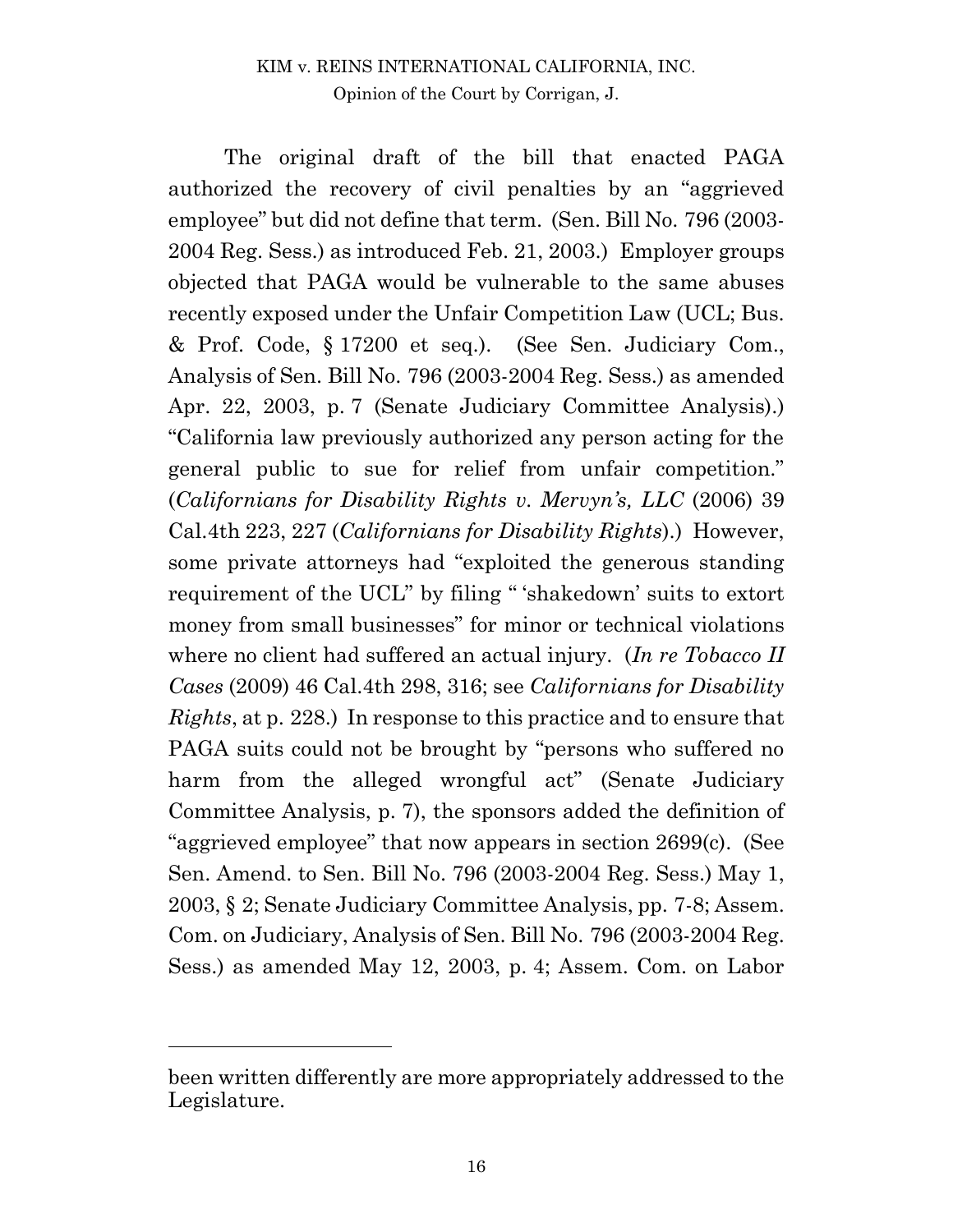and Employment, Analysis of Sen. Bill No. 796 (2003-2004 Reg. Sess.) as amended July 2, 2003, p. 4.)

Reins and its supporting amici curiae contend this history illustrates a legislative intent to restrict PAGA standing to plaintiffs with some "redressable injury." It is apparent that PAGA's standing requirement was meant to be a departure from the "general public" (*Californians for Disability Rights*, *supra*, 39 Cal.4th at p. 227) standing originally allowed under the UCL. However, Reins reads too much into this objective. Nothing in the legislative history suggests the Legislature intended to make PAGA standing dependent on the existence of an unredressed injury, or the maintenance of a separate, unresolved claim. Such a condition would have severely curtailed PAGA's availability to police Labor Code violations because, as noted, many provisions do not create private rights of action or require an allegation of quantifiable injury. Instead, true to PAGA's remedial purpose, the Legislature conferred fairly broad standing on all plaintiffs who were employed by the violator and subjected to at least one alleged violation. Reins's narrower construction would thwart the Legislature's clear intent to deputize employees to pursue sanctions on the state's behalf. (See *Iskanian*, *supra*, 59 Cal.4th at p. 388; *Huff*, *supra*, 23 Cal.App.5th at p. 756.)

### B. *Preclusive Effect of an Individual Claim's Dismissal*

Apart from its statutory interpretation arguments, Reins also contends principles of claim preclusion and retraxit bar Kim from litigating the PAGA claim. Not so.

The claim preclusion doctrine, formerly called res judicata, "prohibits a second suit between the same parties on the same cause of action." (*Boeken v. Philip Morris USA, Inc.*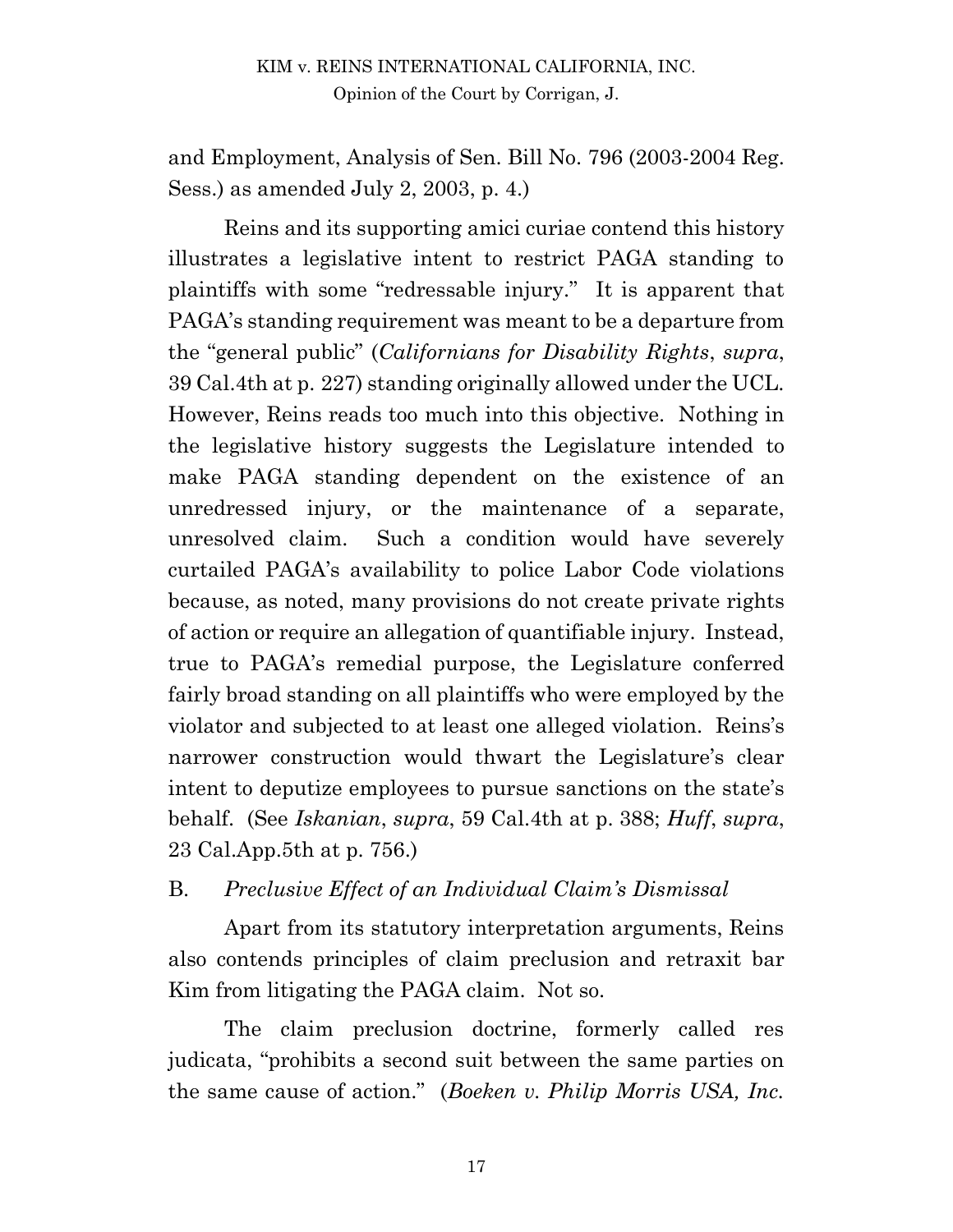(2010) 48 Cal.4th 788, 792 (*Boeken*).) "Claim preclusion arises if a second suit involves (1) the same cause of action (2) between the same parties (3) after a final judgment on the merits in the first suit." (*DKN Holdings LLC v. Faerber* (2015) 61 Cal.4th 813, 824 (*DKN Holdings*).) "Retraxit" describes the particular application of claim preclusion to a claim that has been dismissed with prejudice. (See *Rice v. Crow* (2000) 81 Cal.App.4th 725, 733-734.) A dismissal with prejudice is considered a judgment on the merits preventing subsequent litigation between the parties on the dismissed claim. (*Federal Home Loan Bank of San Francisco v. Countrywide Financial Corp.* (2013) 214 Cal.App.4th 1520, 1527; *Torrey Pines Bank v. Superior Court* (1989) 216 Cal.App.3d 813, 820.)

It is unnecessary to address the preclusion elements in detail because Kim's settlement specifically excluded the pending PAGA claim. Even as to claims that might otherwise be barred, " 'parties may by agreement limit the legal effect of a dismissal with prejudice so that it would not constitute a retraxit and affect their rights in a later pending action.'" (*Legendary Investors Group No. 1, LLC v. Niemann* (2014) 224 Cal.App.4th 1407, 1411.) Where a settlement agreement expressly excludes certain claims, the resulting dismissal does not preclude further litigation on the excluded claim. (See *ibid*.) Reins's preclusion argument stumbles at this threshold and is inconsistent with the very agreement it made. **7**

 $\overline{a}$ 

**<sup>7</sup>** Reins's conduct below is troubling. Reins conceded Kim's PAGA claim had to be stayed in superior court while the other claims were arbitrated. It then settled the arbitrable claims with an offer that encompassed only Kim's "individual claims." Indeed, Reins's one-page offer mentions Kim's individual claims three times. When Kim returned to court to litigate the PAGA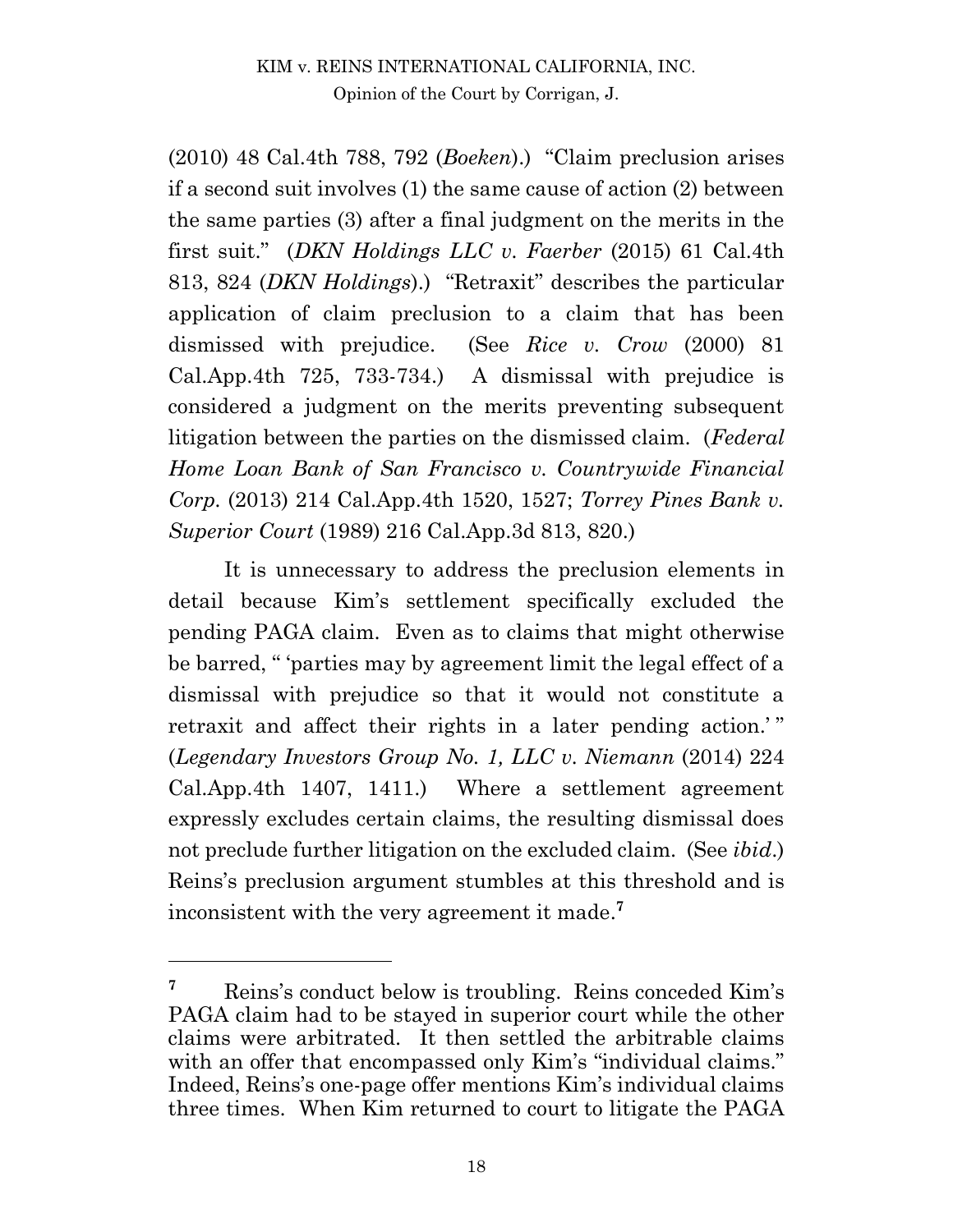#### KIM v. REINS INTERNATIONAL CALIFORNIA, INC. Opinion of the Court by Corrigan, J.

Moreover, Reins attempts to apply preclusion principles to claims within the *same lawsuit*, yet we have consistently described claim preclusion as a bar to claims brought in a "second suit." (E.g., *DKN Holdings*, *supra*, 61 Cal.4th at p. 824; *Boeken*, *supra*, 48 Cal.4th at p. 792; *Mycogen Corp. v. Monsanto Co.* (2002) 28 Cal.4th 888, 896.) The doctrine "promotes judicial economy" because "all claims based on the same cause of action must be decided in a single suit; if not brought initially, they may not be raised at a later date." (*Mycogen Corp.*, at p. 897.) Kim did not attempt to split his claims against Reins or relitigate claims that had been previously resolved. His single complaint encompassed seven causes of action. The six claims for specific Labor Code violations were bifurcated and sent to arbitration at Reins's own urging. The seventh claim seeking PAGA penalties was stayed pending completion of the arbitration. The PAGA claim was never resolved. Indeed, consistent with the settlement agreement, Kim's request for dismissal of the individual claims specified that "Cause of Action Seven for penalties pursuant to Lab. Code § 2699 *et seq*. ('PAGA') for the underlying violations . . . shall remain." Reins

 $\overline{a}$ 

claim, *which the parties had specifically carved out of the settlement*, Reins argued Kim had lost standing. Even if Reins's prior conduct did not amount to an estoppel, this turnabout was hardly fair play. Moreover, Reins made its settlement offer pursuant to Code of Civil Procedure section 998. If Kim had rejected the offer and failed to obtain a more favorable award in arbitration, he would have been liable for his own costs *and* all costs Reins incurred after making the offer. (Code Civ. Proc., § 998, subd. (c)(1).) Under the arguments Reins now advances, section 998 offers would present employees like Kim with a Hobson's choice: either reject the offer and risk incurring substantial liability for costs or accept the offer and lose the ability to pursue the PAGA claim.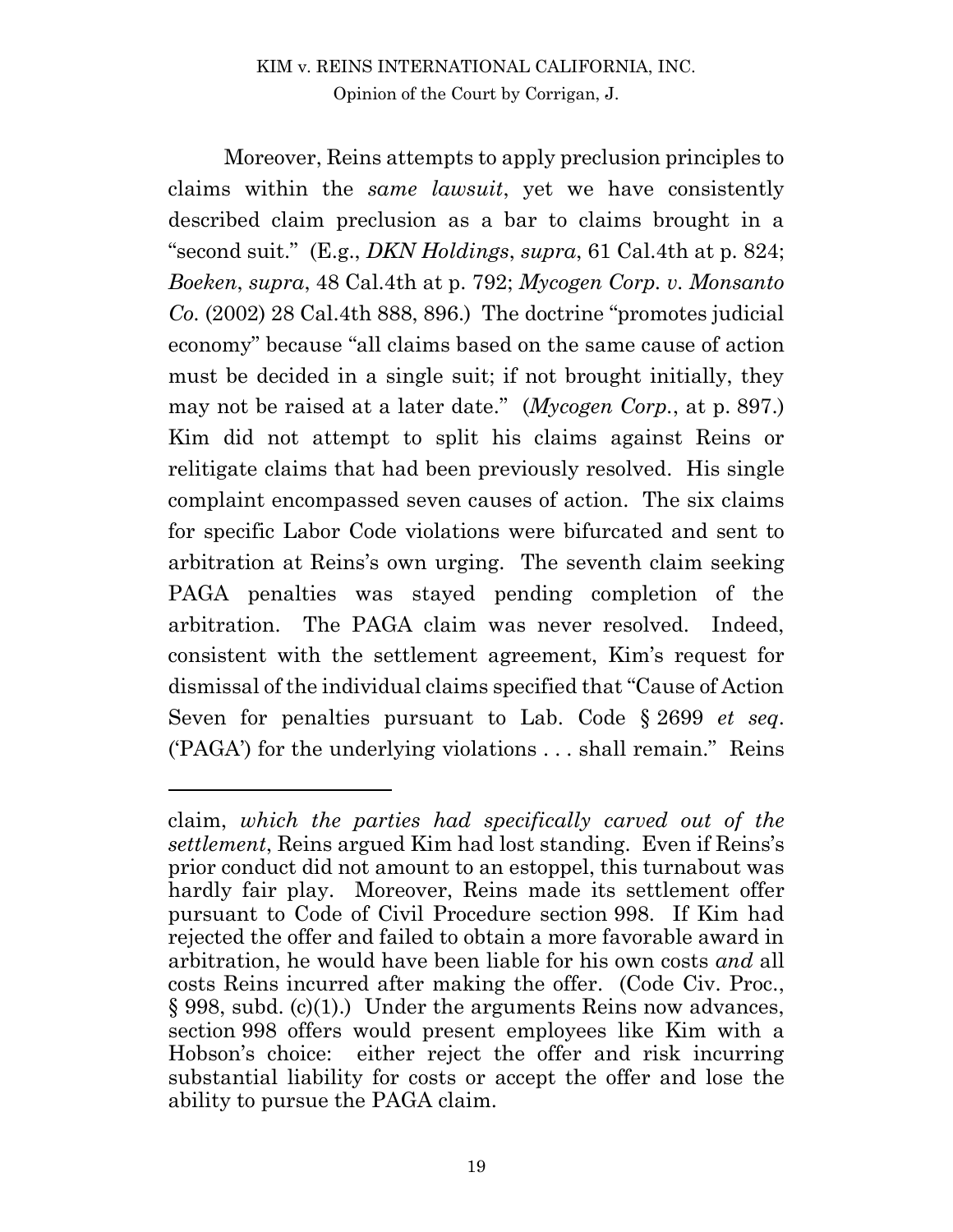cites no authority, and we are aware of none, holding that the resolution of some claims can bar the litigation of other claims that were asserted in the *same* lawsuit.

Reins's reliance on *Villacres v. ABM Industries Inc.* (2010) 189 Cal.App.4th 562 is likewise unavailing. In *Villacres*, an employer settled a class action seeking recovery for several Labor Code violations and civil penalties under section 558. Two days after the settlement, a class member brought a PAGA claim for penalties under additional statutes. (*Villacres*, at p. 569.) The court held claim preclusion barred this second suit because the "PAGA claims *could have been raised* in the prior action." (*Id*. at p. 584.) Generally speaking, a prior judgment between the same parties "is *res judicata* on matters which were raised or could have been raised, on matters litigated or litigable." (*Sutphin v. Speik* (1940) 15 Cal.2d 195, 202.) But, even assuming *Villacres* was correctly decided, the situation here is obviously distinguishable. Kim did not attempt to litigate his claims piecemeal. He joined all claims against Reins, including one for PAGA penalties, in a single action. Claim preclusion does not apply under these circumstances.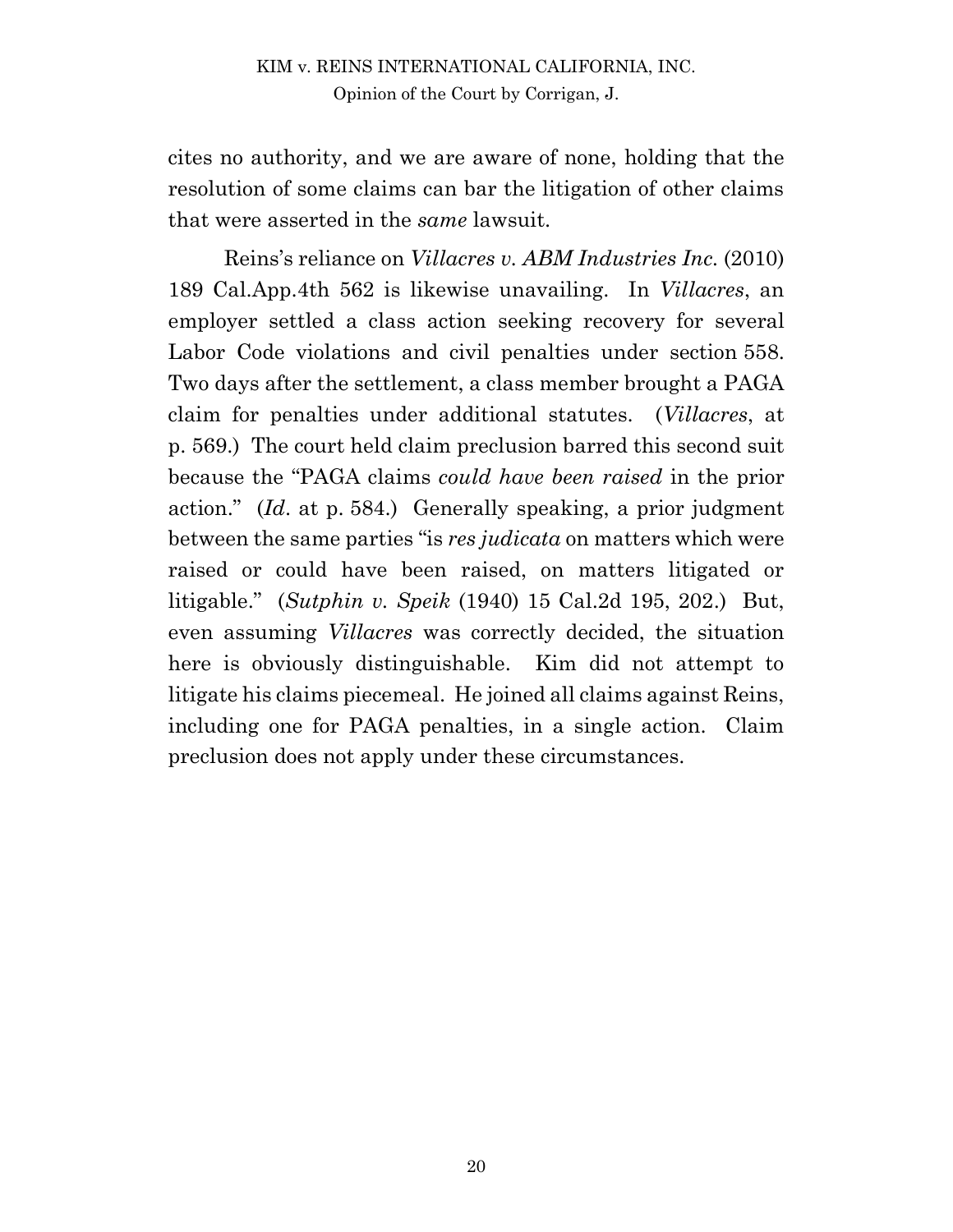### III. DISPOSITION

The Court of Appeal judgment is reversed, and the case is remanded to the trial court for further proceedings on the PAGA cause of action.

**CORRIGAN, J.**

**We Concur:**

**CANTIL-SAKAUYE, C. J. CHIN, J. LIU, J. CUÉLLAR, J. KRUGER, J. GROBAN, J.**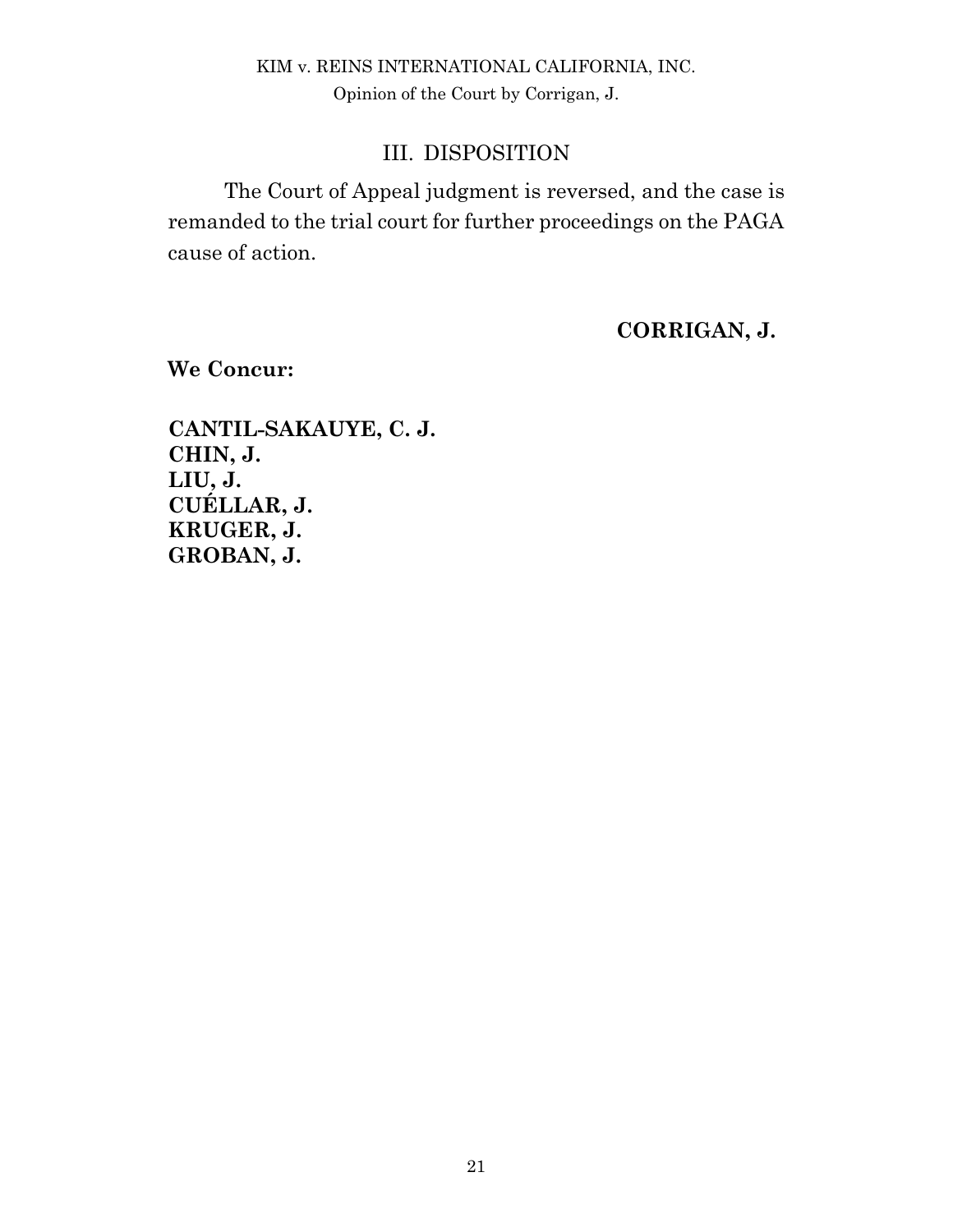*See next page for addresses and telephone numbers for counsel who argued in Supreme Court.*

**\_\_\_\_\_\_\_\_\_\_\_\_\_\_\_\_\_\_\_\_\_\_\_\_\_\_\_\_\_\_\_\_\_\_\_\_\_\_\_\_\_\_\_\_\_\_\_\_\_\_\_\_\_\_\_\_\_\_\_\_\_\_\_\_\_\_\_\_\_\_\_\_\_\_\_\_\_\_\_\_\_\_**

**\_\_\_\_\_\_\_\_\_\_\_\_\_\_\_\_\_\_\_\_\_\_\_\_\_\_\_\_\_\_\_\_\_\_\_\_\_\_\_\_\_\_\_\_\_\_\_\_\_\_\_\_\_\_\_\_\_\_\_\_\_\_\_\_\_\_\_\_\_\_\_\_\_\_\_\_\_\_\_\_\_\_**

**\_\_\_\_\_\_\_\_\_\_\_\_\_\_\_\_\_\_\_\_\_\_\_\_\_\_\_\_\_\_\_\_\_\_\_\_\_\_\_\_\_\_\_\_\_\_\_\_\_\_\_\_\_\_\_\_\_\_\_\_\_\_\_\_\_\_\_\_\_\_\_\_\_\_\_\_\_\_\_\_\_\_**

**\_\_\_\_\_\_\_\_\_\_\_\_\_\_\_\_\_\_\_\_\_\_\_\_\_\_\_\_\_\_\_\_\_\_\_\_\_\_\_\_\_\_\_\_\_\_\_\_\_\_\_\_\_\_\_\_\_\_\_\_\_\_\_\_\_\_\_\_\_\_\_\_\_\_\_\_\_\_\_\_\_\_**

**Name of Opinion** Kim v. Reins International California, Inc.

**Unpublished Opinion Original Appeal Original Proceeding Review Granted** XXX 18 Cal.App.5th 1052 **Rehearing Granted**

**Opinion No.** S246911 **Date Filed:** March 12, 2020

**Court:** Superior **County:** Los Angeles **Judge:** Kenneth R. Freeman

#### **Counsel:**

Kingsley & Kingsley, Eric B. Kingsley, Ari J. Stiller and Lyubov Lerner for Plaintiff and Appellant.

Cynthia L. Rice and Javier J. Castro for California Rural Legal Assistance, Inc., California Rural Legal Assistance Foundation, California Employment Lawyers Association, Consumer Attorneys of California and Asian Americans Advancing Justice-LA as Amici Curiae on behalf of Plaintiff and Appellant.

Capstone Law, Ryan H. Wu, Melissa Grant and John E. Stobart for Bet Tzedek as Amicus Curiae on behalf of Plaintiff and Appellant.

Ogletree, Deakins, Nash, Smoak & Stewart, Spencer C. Skeen, Tim L. Johnson, Jesse C. Ferrantella and Jonathan H. Liu for Defendant and Respondent.

Davis Wright Tremaine, Rochelle L. Wilcox, Janet L. Grumer and Aaron N. Colby for Restaurant Law Center, California Restaurant Association and Chamber of Commerce of the United States of America as Amici Curiae on behalf of Defendant and Respondent.

Fine, Boggs & Perkins, John P. Boggs and Cory J. King for California New Car Dealers Association as Amicus Curiae on behalf of Defendant and Respondent.

Morgan, Lewis & Bockius, Barbara J. Miller, John D. Hayashi and Thomas M. Peterson for The Employers Group as Amicus Curiae on behalf of Defendant and Respondent.

Blank Rome, Laura Reathaford and Natalie Alameddine for Association of Southern California Defense Counsel as Amicus Curiae on behalf of Defendant and Respondent.